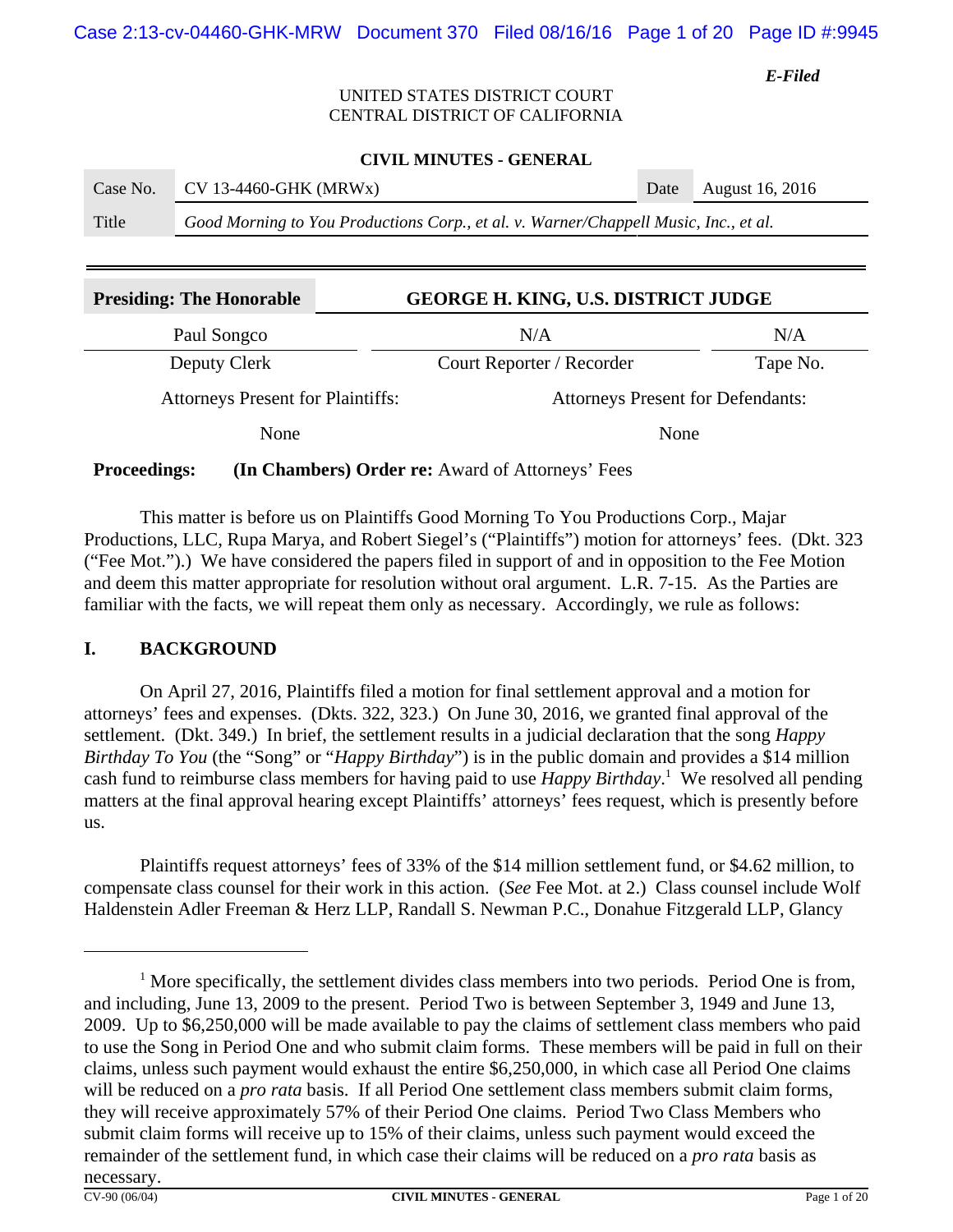Case 2:13-cv-04460-GHK-MRW Document 370 Filed 08/16/16 Page 2 of 20 Page ID #:9946

*E-Filed*

### UNITED STATES DISTRICT COURT CENTRAL DISTRICT OF CALIFORNIA

### **CIVIL MINUTES - GENERAL**

| Case No. | $CV$ 13-4460-GHK (MRWx)                                                              | Date August 16, 2016 |
|----------|--------------------------------------------------------------------------------------|----------------------|
| Title    | Good Morning to You Productions Corp., et al. v. Warner/Chappell Music, Inc., et al. |                      |

Prongay & Murray LLP, and Hunt Ortmann Palffy Nieves Darling & Mah, Inc. Defendants Warner/Chappell Music, Inc. ("Warner/Chappell") and Summy-Birchard, Inc. (collectively, "Defendants") oppose the request.<sup>2</sup> In their initial Opposition, Defendants primarily opposed the request because Plaintiffs did not submit detailed time records, preventing them from assessing the reasonableness of the time class counsel spent on this litigation. (*See* Dkt. 332 ("Opp'n").) On June 13, 2016, we ordered class counsel to submit their time records to the Court and Defendants. (Dkt. 334.) At the final approval hearing, we declined to rule on the attorneys' fees request until Defendants have had a meaningful opportunity to review and respond to the time records. Having considered both Parties' positions on this request, we now rule as follows:

## **II. DISCUSSION**

Attorneys' fees may be awarded in a certified class action if "authorized by law or by the parties' agreement." Fed. R. Civ. P. 23(h). Where "the successful litigants have created a common fund for recovery or extended a substantial benefit to a class," an award of attorneys' fees is warranted. *In re Bluetooth Headset Prods. Liability Litig.*, 654 F.3d 935, 941 (9th Cir. 2011) (internal quotation marks omitted). In the class settlement context, courts must "ensure that the award, like the settlement itself, is reasonable, even if the parties have already agreed to an amount." *Id.* 

 When awarding attorneys' fees, we have "discretion to use either a percentage or lodestar method." *Hanlon v. Chrysler Corp.*, 150 F.3d 1011, 1029 (9th Cir. 1998). Here, Plaintiffs request that we apply the percentage method, which courts often use to calculate fees in common-fund cases. Defendants do not object.

Applying the percentage method, "courts typically calculate 25% of the fund as the 'benchmark' for a reasonable fee award, providing adequate explanation in the record of any 'special circumstances' justifying a departure." *In re Bluetooth*, 654 F.3d at 942. Where courts apply the percentage method, they should use a rough calculation of the lodestar as a cross-check to assess the reasonableness of the percentage award. *See Vizcaino v. Microsoft Corp.*, 290 F.3d 1043, 1050 (9th Cir. 2002).

# **A. Percentage Method**

Plaintiffs request an upward departure from the 25% benchmark. In considering this request, we consider all relevant circumstances, including: (1) the results obtained for the class, (2) effort expended by counsel, (3) counsel's experience, (4) counsel's skill, (5) the complexity of the issues, (6) the risks of non-payment assumed by counsel, and (7) the comparison of the benchmark with counsel's lodestar. *See id.* at 1048-50; *Bellinghausen v. Tractor Supply Co.*, 306 F.R.D. 245, 260 (N.D. Cal. 2015). Plaintiffs offer four primary reasons to depart from the benchmark. Defendants contest the merits of each.

<sup>&</sup>lt;sup>2</sup> Intervenors Association for Childhood Education International and The Hill Foundation have taken no position on the requested attorneys' fees.<br> $CV-90(06/04)$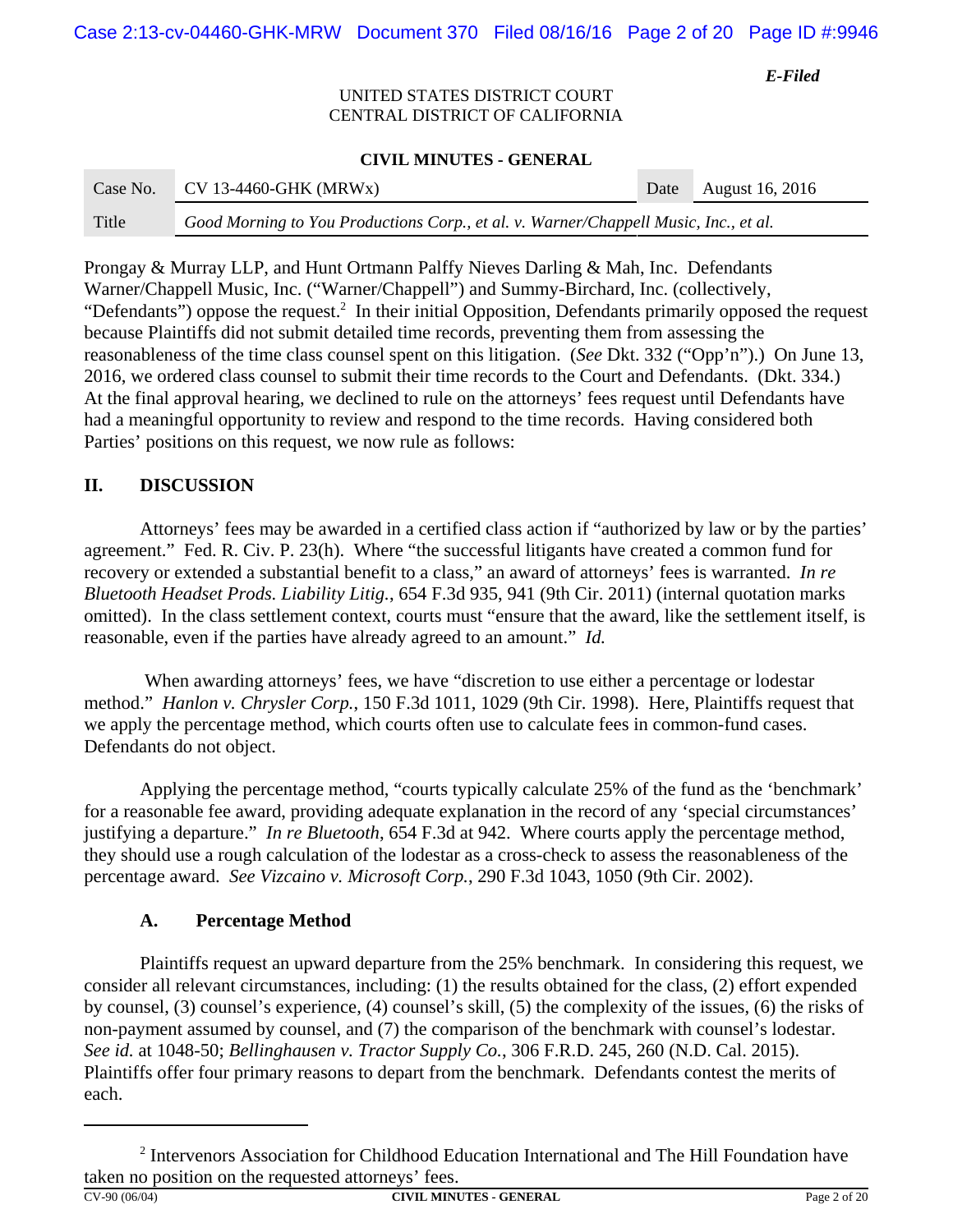## UNITED STATES DISTRICT COURT CENTRAL DISTRICT OF CALIFORNIA

#### **CIVIL MINUTES - GENERAL**

| Case No. | $CV$ 13-4460-GHK (MRWx)                                                              | Date August 16, 2016 |
|----------|--------------------------------------------------------------------------------------|----------------------|
| Title    | Good Morning to You Productions Corp., et al. v. Warner/Chappell Music, Inc., et al. |                      |

## **1. Results Achieved**

Plaintiffs assert that "the historic results achieved in the Action easily support an award that is slightly higher than the benchmark." (Fee Mot. at 6.) They contend that the settlement ends "a notorious and wrongful copyright claim," saves the public over \$15 million in future licensing fees, results in a declaration that the Song is in the public domain, and provides the class with a substantial cash fund of \$14 million. (*Id.*) Plaintiffs also note that because the settlement will save the public about \$15 million in future licensing fees, the requested award is actually closer to 15.9% of \$29 million, which is "the combined value of the Settlement Fund plus the present value of the waived fees." (*Id.* at 6-7.)

Defendants take issue with nearly every one of these points. They point out that neither the Settlement nor the court concluded that Summy Co.'s licensing of the Song was "wrongful." (Opp'n at 6.) Moreover, their motion for reconsideration remains unresolved as well as the question of whether the Intervenors have any right to the Song. (*Id.*) This argument mis-focuses the inquiry on questions essentially mooted by this settlement while ignoring what the Settlement achieves for the class. Pursuant to the Settlement, Defendants and Intervenors "relinquish their ownership claims to the Song and all their rights to the Song." (Dkt. 302, Settlement ¶ 2.2.1.) And, as of the Final Settlement Date, *Happy Birthday* "will be in the public domain." (*See* Dkt. 349, Final Order and Judgment ¶ 6.) This is a substantial victory for Plaintiffs. No class member will have to pay to use *Happy Birthday* again, and there is no lingering doubt that Defendants or Intervenors may have the rights to *Happy Birthday*.

Defendants contend that the purported \$15 million is merely an estimate that is not necessarily "equivalent to would-be licensees' projected savings." (Opp'n at 7.) They assert that we must value the common fund based on monetary benefits to the class because class counsel have not provided us with a precise figure for the "savings" individual members of the class will realize. (*See id.* at 8.)

Only when the value of nonmonetary or injunctive relief "can be accurately ascertained may courts include such relief as part of the value of a common fund for purposes of applying the percentage method of determining fees." *Staton v. Boeing Co.*, 327 F.3d 938, 974 (9th Cir. 2003). When the value of such relief is not readily ascertainable, "courts should consider the value of the injunctive relief as a 'relevant circumstance' in determining what percentage of the common fund class counsel should receive as attorneys' fees, rather than as part of the fund itself." *Id.* Even assuming that we cannot ascertain the precise dollar amount that the settlement will save class members, we cannot ignore the settlement's prospective benefits when determining the reasonableness of the fee request. We consider it as a "relevant circumstance" in determining the propriety of the request, but we do not increase the settlement fund by the estimated future savings.

In any event, the settlement will result in significant savings to those who plan to use the Song in the future. Plaintiffs estimate that class members have spent \$11 million to license the Song in the last seven years.<sup>3</sup> It is reasonable to conclude that class-wide savings over the remaining 14 years of the

**CV-90 (06/04) CIVIL MINUTES - GENERAL** Page 3 of 20

 $3$  Defendants do not dispute the accuracy of this \$11 million figure.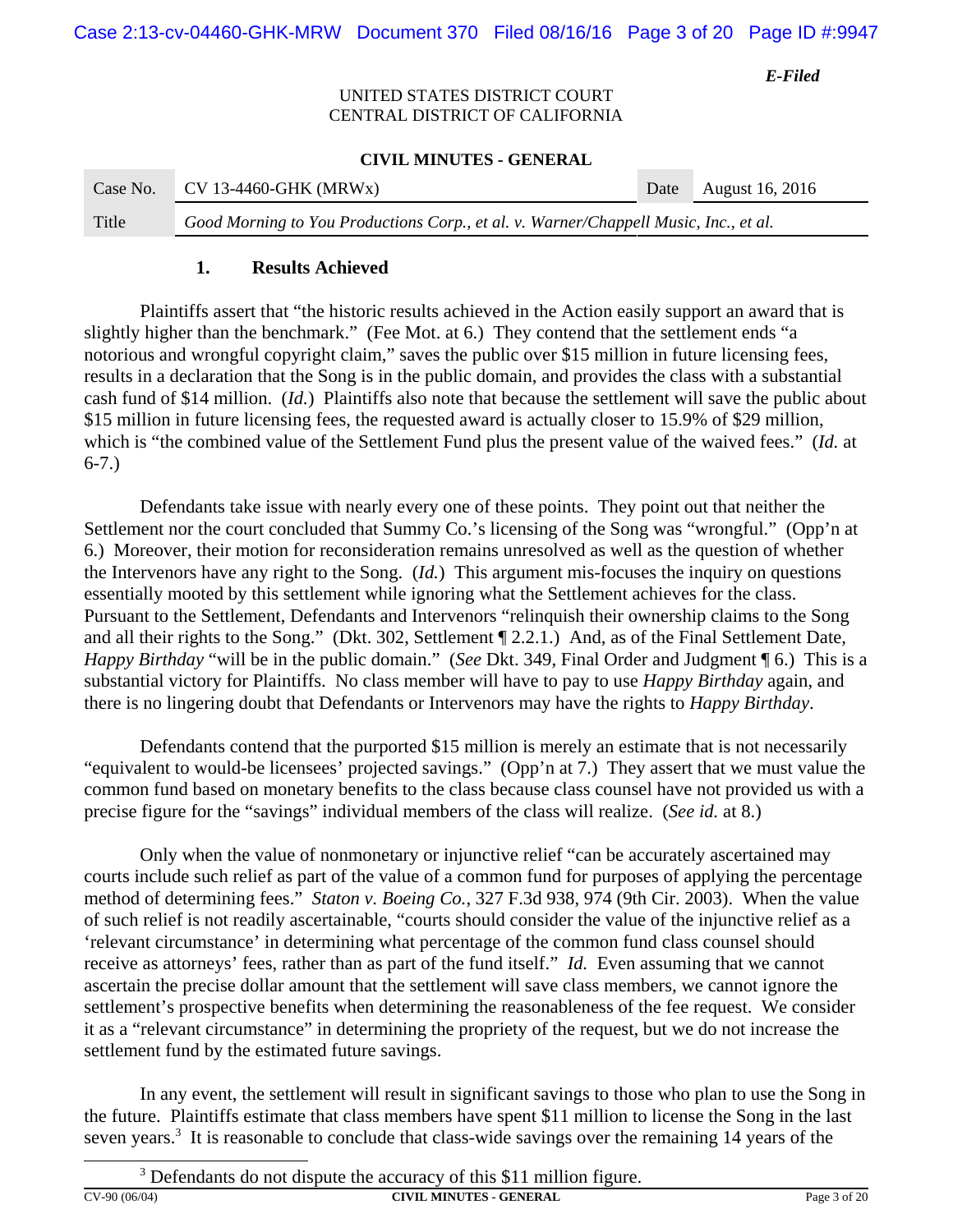Case 2:13-cv-04460-GHK-MRW Document 370 Filed 08/16/16 Page 4 of 20 Page ID #:9948

*E-Filed*

### UNITED STATES DISTRICT COURT CENTRAL DISTRICT OF CALIFORNIA

#### **CIVIL MINUTES - GENERAL**

| Case No. | $CV$ 13-4460-GHK (MRWx)                                                              | Date August 16, 2016 |
|----------|--------------------------------------------------------------------------------------|----------------------|
| Title    | Good Morning to You Productions Corp., et al. v. Warner/Chappell Music, Inc., et al. |                      |

alleged copyright's life would be in the millions of dollars. While past costs may not be a perfect predictor of future savings, they are at least some indication of what class members and others would have paid for the Song. And, as Plaintiffs point out, even settlement class members who would not have paid to use the Song again—and members of the public who refrained from using the Song due to the cost—"will receive an indirect financial benefit, in that they will be encouraged to use the Song more often in the future because they will not be required to pay for it." (Dkt. 335 ("Reply") at 8); *see also Vizcaino*, 290 F.3d at 1049 (citing approvingly D.C. Circuit case that allowed an upward adjustment to the lodestar "to reflect the benefits to the public flowing from the litigation" (internal quotation marks and alteration omitted)). While we may not be able to precisely quantify the nonmonetary benefits that will flow from the settlement, those benefits are substantial. The settlement undoubtedly is worth more than \$14 million.

Defendants also contend that class counsel have not shown why a \$14 million recovery justifies an upward departure from the benchmark in light of the maximum potential recovery. (*See* Opp'n at 8.) Class counsel estimate that Period One Class Members paid \$11 million in licensing fees, while Period Two Class Members paid approximately \$35-40 million in licensing fees. (Dkt. 322 at 14.) The \$14 million therefore represents 27.5-30% of the total potential recovery of \$46-51 million. In support of their argument, Defendants cite *Hawthorne v. Umpqua Bank*, 2015 WL 1927342, at \*5 (N.D. Cal. Apr. 28, 2015), in which the court awarded 25% of the common fund in fees, noting that the recovery of 37.7% of the maximum recoverable at trial was "deserving of approval," but "not an 'exceptional' or 'unusual' award."

Defendants' argument is unpersuasive. *Hawthorne* is factually distinguishable because the settlement there was only monetary in nature. Here, the settlement has substantial monetary and nonmonetary components. Defendants also gloss over the nuances of the distribution between Period One and Period Two Class Members. Period One Class Members will receive \$6.25 million of the settlement fund, or 57% of their potential total recovery of \$11 million, nearly 20% more than the percentage in *Hawthorne*. Period Two Class Members will receive up to 15% of what they paid to use the Song. While this may appear to be a relatively low recovery for Period Two Class Members, their claims were discounted to reflect the risk that their claims may be untimely. (*See* Dkt. 301 at 14 n.8.) Plaintiffs filed this action in 2013. The longest statute of limitations that applies to their claims is a four-year statute of limitations for their Unfair Competition Law and breach-of-contract claims. *See* Cal. Bus. & Prof. Code § 17208; Cal. Civ. Proc. Code § 337. Any pre-2009 claim would have been time-barred unless an exception applies. Although Plaintiffs alleged delayed discovery, concealment of the truth, and equitable tolling, Defendants vigorously contested the timeliness of these claims. (*See generally* Dkt. 264.) Although we never resolved these issues, Plaintiffs nevertheless faced the real risk of being foreclosed from pursuing pre-2009 claims. Given the unique risk associated with the Period Two claims, the discounted recovery for Period Two Class Members is still a strong result.

Overall, because Period One Class Members will receive at least 57% of their potential total recovery, Period Two Class Members will receive a recovery even though their claims may be untimely, no class member will ever have to pay to use the Song again, and the public will benefit from the Song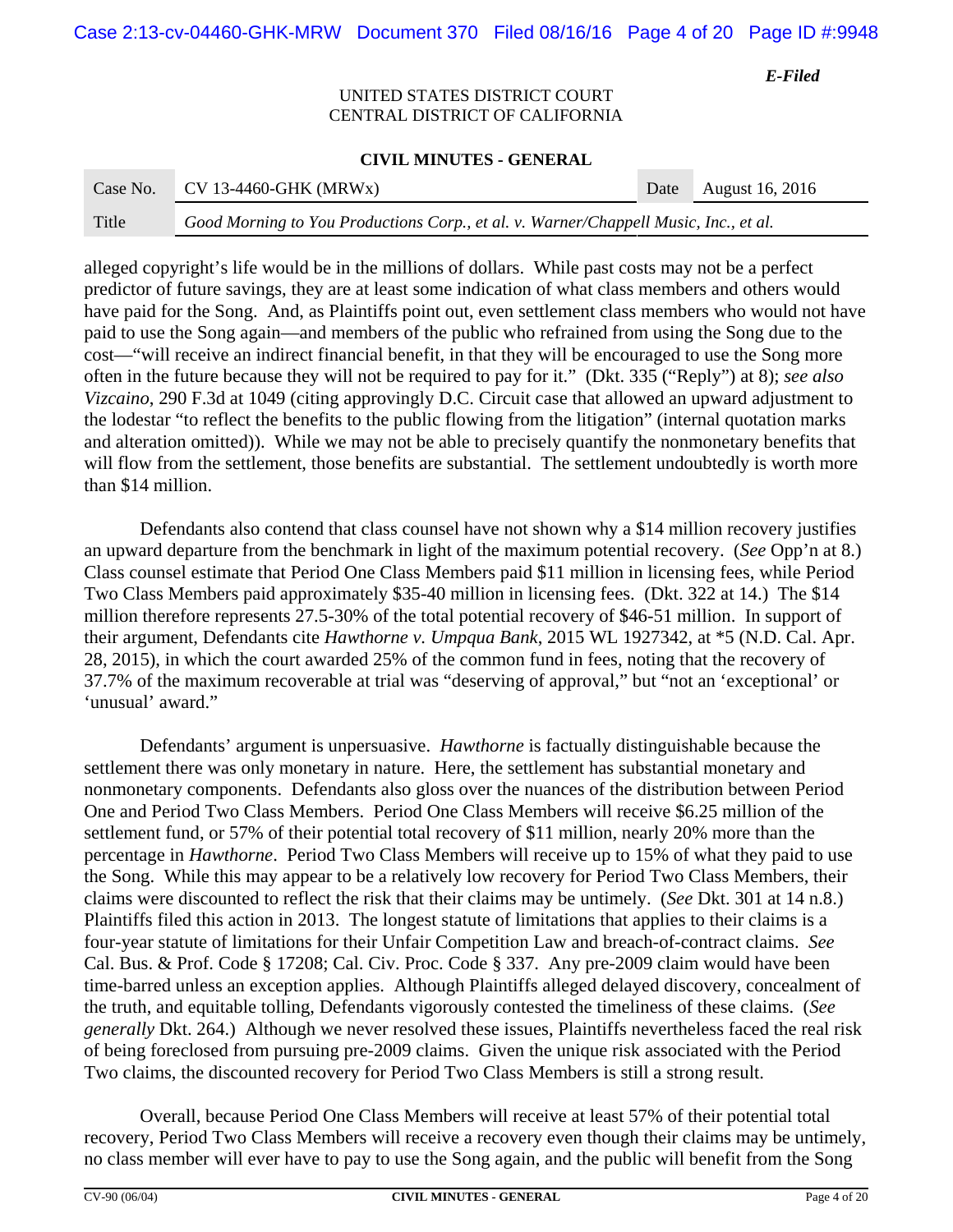## UNITED STATES DISTRICT COURT CENTRAL DISTRICT OF CALIFORNIA

#### **CIVIL MINUTES - GENERAL**

| Case No. | CV 13-4460-GHK (MRWx)                                                                | Date August 16, 2016 |
|----------|--------------------------------------------------------------------------------------|----------------------|
| Title    | Good Morning to You Productions Corp., et al. v. Warner/Chappell Music, Inc., et al. |                      |

being in the public domain, we conclude that the settlement achieves an unusually positive result. This factor weighs heavily in favor of an upward departure from the benchmark.

## **2. Counsel's Skill**

Plaintiffs argue that "the extraordinarily high level of skill of Plaintiffs' Counsel supports a fee slightly above the benchmark." (Fee Mot. at 7.) They contend that the work class counsel performed was "of the highest caliber" and that they measured up to one of the most skilled defense firms in the country. (*Id.*) Defendants do not deny that class counsel are skilled, but note that "it is not unusual for counsel to be skillful advocates" in complex class action lawsuits. (Opp'n at 13 (citing *Arnett v. Bank of Am., N.A.*, 2014 WL 4672458, at \*13 (D. Or. Sept. 18, 2014) ("Class Counsel are all highly skilled, have significant class action experience, and expended significant effort pursuing the litigation. That is not unusual, however, in the context of complex, national class actions. This factor supports awarding the 'benchmark' 25 percent fee and does not support any departure.")).)

We expect high-caliber lawyering in any complex class action. Yet this was not the typical case. Plaintiffs challenged Defendants' long-running copyright claim to one of the best-known songs in history, largely prevailed on summary judgment, and achieved a highly favorable settlement. Not all, or perhaps even most, plaintiffs' class counsel could have litigated this case as successfully as did class counsel against such a fierce and exceptionally accomplished opponent. This factor weighs in favor of an upward adjustment from the benchmark. *See Wren v. RGIS Inventory Specialists*, 2011 WL 1230826, at \*28 (N.D. Cal. Apr. 1, 2011) (concluding counsel's skill justified upward departure where "Class Counsel successfully defended against RGIS's attempts to dismiss Plaintiffs' claims and to decertify the classes and pursued Plaintiffs' claims until the point of settlement").

## **3. Effort Expended**

Plaintiffs contend that "the amount of work required from Plaintiffs' Counsel to withstand Defendants' extremely vigorous defense strongly supports a fee above the benchmark." (Fee Mot. at 7.) Among other things, class counsel "conducted painstakingly thorough legal and historical factual research before filing the first complaint," Defendants offered "shifting defenses" that made litigation more challenging, Defendants produced a "1922 publication of the Song . . . seven months after the cross-motions for summary judgment were filed," and class counsel had the difficult challenge of proving the existence of a negative fact—that Defendants did not own a copyright to the *Happy Birthday* lyrics. (*Id.* at 7-8.)

Defendants assert that the "amount of work involved in litigating this case was not unusual." (Opp'n at 8.) The "workload was significantly reduced by the lack of percipient witnesses and the limited documentary evidence." (*Id.*) We disagree. If anything, the lack of percipient witnesses and the limited documentary evidence made this case more challenging to litigate and spurred Plaintiffs to conduct extensive factual research into the historical record. As explained further below in our lodestar cross-check discussion, class counsel justifiably dedicated thousands of hours to litigating this case.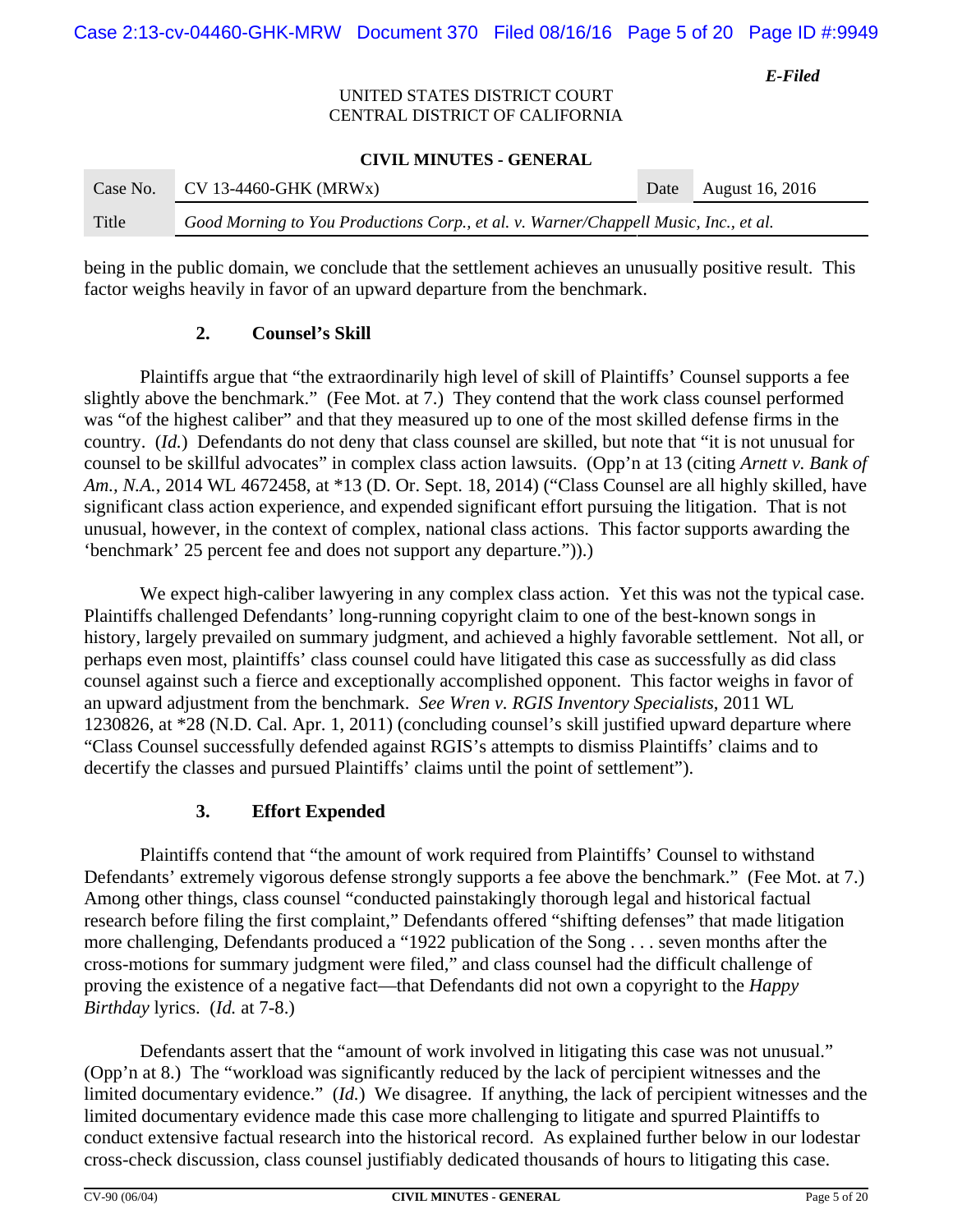## UNITED STATES DISTRICT COURT CENTRAL DISTRICT OF CALIFORNIA

#### **CIVIL MINUTES - GENERAL**

| Case No. | $CV$ 13-4460-GHK (MRWx)                                                              | Date August 16, 2016 |
|----------|--------------------------------------------------------------------------------------|----------------------|
| Title    | Good Morning to You Productions Corp., et al. v. Warner/Chappell Music, Inc., et al. |                      |

The need for extensive research on the origins of the Song and to fend off well-armed Defendants made this case particularly work-intensive. This factor also weighs in favor of an upward departure from the benchmark.

## **4. Novelty and Complexity of the Action**

Finally, Plaintiffs argue that the "novelty and complexity of the Action support[] a fee slightly higher than the benchmark." (Fee Mot. at 8.) In particular, they note that no court had ever ruled on the scope of the *Happy Birthday* copyright and that their "inventive" use of the Declaratory Judgment Act and Rule 23 provided a "unique framework for the Court to declare the Song to be in the public domain." *(Id.)* Defendants contend that "[t]his case was neither exceptionally novel nor complex," but mostly "involved basic copyright principles." (Opp'n at 11.) Citing cases in which plaintiffs filed class actions and/or sought a declaratory judgment under the Copyright Act, Defendants believe that Plaintiffs' purportedly "inventive" strategy was not particularly impressive. (*See id.* at 12); *see, e.g.*, *Diagnostic Unit Inmate Council v. Films Inc.*, 88 F.3d 651, 652 (8th Cir. 1996); *MRC II Distrib. Co. v. Coelho*, 2012 WL 3810257, at \*1 (C.D. Cal. Sept. 4, 2012).

Defendants unduly minimize the novelty and complexity of the case by characterizing it as a runof-the-mill copyright suit. This is anything but a garden-variety infringement action. Although Plaintiffs may not have been the first to file a class action declaratory judgment suit in a copyright case, and while the case may have been grounded in basic principles of copyright law, it presented highly complex issues of proof. Plaintiffs embraced the challenge of contesting an alleged copyright to song lyrics written at the turn of the Twentieth Century. No relevant witnesses are alive today. Nearly all of the documentary evidence in the case is over sixty years old. Highly pertinent documents—particularly, two agreements between the Hill sisters and Summy Co. and the deposit copy to the copyright registration that Defendants claimed covered the lyrics—were never found. *See Marya v. Warner/Chappell Music, Inc.*, 131 F. Supp. 3d 975, 999 (C.D. Cal. 2015).The summary judgment record, comprised of eight volumes of exhibits, was extremely dense. (*See* Dkts. 187-94.) Yet Plaintiffs successfully worked with this aged, lengthy, and imperfect record to piece together their case and to prove that Defendants did not own a copyright to the *Happy Birthday* lyrics. Overall, the complexity of the action weighs in Plaintiffs' favor.

In light of the foregoing, the relevant circumstances support Plaintiffs' request for an upward departure from the benchmark. The highly favorable results achieved, counsel's skill and effort, and the unusual complexity of the action all support a fee award of 33% of the common fund.

## **B. Lodestar Cross-Check**

We now turn to the lodestar cross-check. "Calculation of the lodestar, which measures the lawyers' investment of time in the litigation, provides a check on the reasonableness of the percentage award." *Vizcaino*, 290 F.3d at 1050. The lodestar is "the number of hours reasonably expended on the litigation multiplied by a reasonable hourly rate," *Hensley v. Eckerhart*, 461 U.S. 424, 433 (1983), and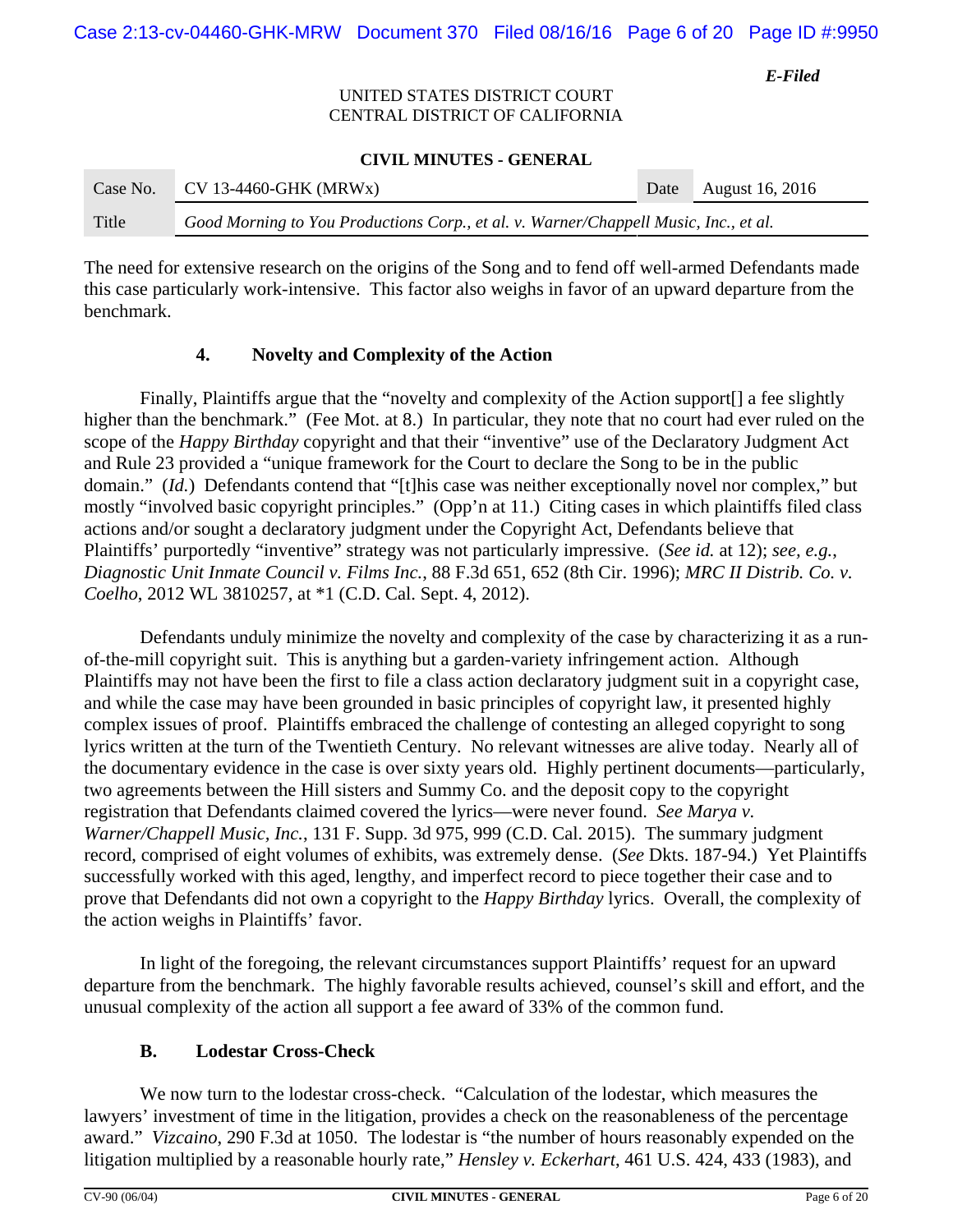## UNITED STATES DISTRICT COURT CENTRAL DISTRICT OF CALIFORNIA

#### **CIVIL MINUTES - GENERAL**

| Case No. | $CV$ 13-4460-GHK (MRWx)                                                              | Date August 16, 2016 |
|----------|--------------------------------------------------------------------------------------|----------------------|
| Title    | Good Morning to You Productions Corp., et al. v. Warner/Chappell Music, Inc., et al. |                      |

"presumptively provides an accurate measure of reasonable fees," *see Harris v. Harhoefer*, 24 F.3d 16, 18 (9th Cir. 1994). If investment in the case has been "minimal, as in the case of an early settlement, the lodestar calculation may convince a court that a lower percentage is reasonable." *Vizcaino*, 290 F.3d at 1050. "Similarly, the lodestar calculation can be helpful in suggesting a higher percentage when litigation has been protracted." *Id.*

We make no specific rulings on class counsel's time records. Our analysis of the time records is for the purpose of a cross-check only and need not be as detailed as it would be were we conducting a full-blown lodestar analysis. It is "well established that the lodestar cross-check calculation need entail neither mathematical precision nor bean counting." *Bellinghausen*, 306 F.R.D. at 264 (internal quotation marks and alteration omitted). We are merely attempting to gauge if the lodestar supports the percent of the fund sought. *See id.*; *In re: CytRx Corp. Sec. Litig.*, 2016 U.S. Dist. LEXIS 70188, at \*2 (C.D. Cal. May 18, 2016) ("As we are conducting a cross-check, not a true lodestar analysis, we need not fix a precise lodestar amount.").

Class counsel claim a total lodestar of  $$5,233,055.33<sup>4</sup>$  (Pls.' Billing Response at 1 n.1), as follows:

- \$3,164,121 for Wolf Haldenstein, (Dkt. 324, Rifkin Decl.);
- \$1,403,520 for Newman P.C., (Dkt. 323-1, Newman Decl.)<sup>5</sup>;
- \$351,570.80 for Donahue Fitzgerald, (Dkt. 323-2, Schacht Decl.);
- \$257,385 for Glancy Prongay, (Dkt. 323-3, Wolke Decl.); and
- \$56,458.50 for Hunt Ortmann, (Dkt. 337, Billing Records at 267).

Class counsel claim an average partner hourly billing rate of \$693.83 and average associate hourly billing rate of \$383.76, with a blended hourly billing rate of \$627.71. (Reply at 23.) Of the more than 9,000 billable hours, attorneys billed about 7,700 hours, and paralegals billed the remainder. (*See id.* at 22.)

# **1. Hourly Rate**

<sup>&</sup>lt;sup>4</sup> Class counsel variously claim a total lodestar of \$5,178,000 and \$5,329,372.80. (Fee Mot. at 2, 9.) They admit that the higher amount "was included in error" and was based on an earlier calculation that did not include "voluntary lodestar reductions." (Dkt. 364 ("Pls.' Billing Response") at 1.) They also note that one firm, Hunt Ortmann, submitted its lodestar calculation late. Including that firm's lodestar, class counsel now claim a total lodestar of \$5,233,055.33. (*Id.* at 1 n.1.)

<sup>&</sup>lt;sup>5</sup> Randall Newman of Newman P.C. joined Wolf Haldenstein as a partner toward the end of the litigation. For purposes of calculating the lodestar, all of his hours are separated from Wolf Haldenstein's hours.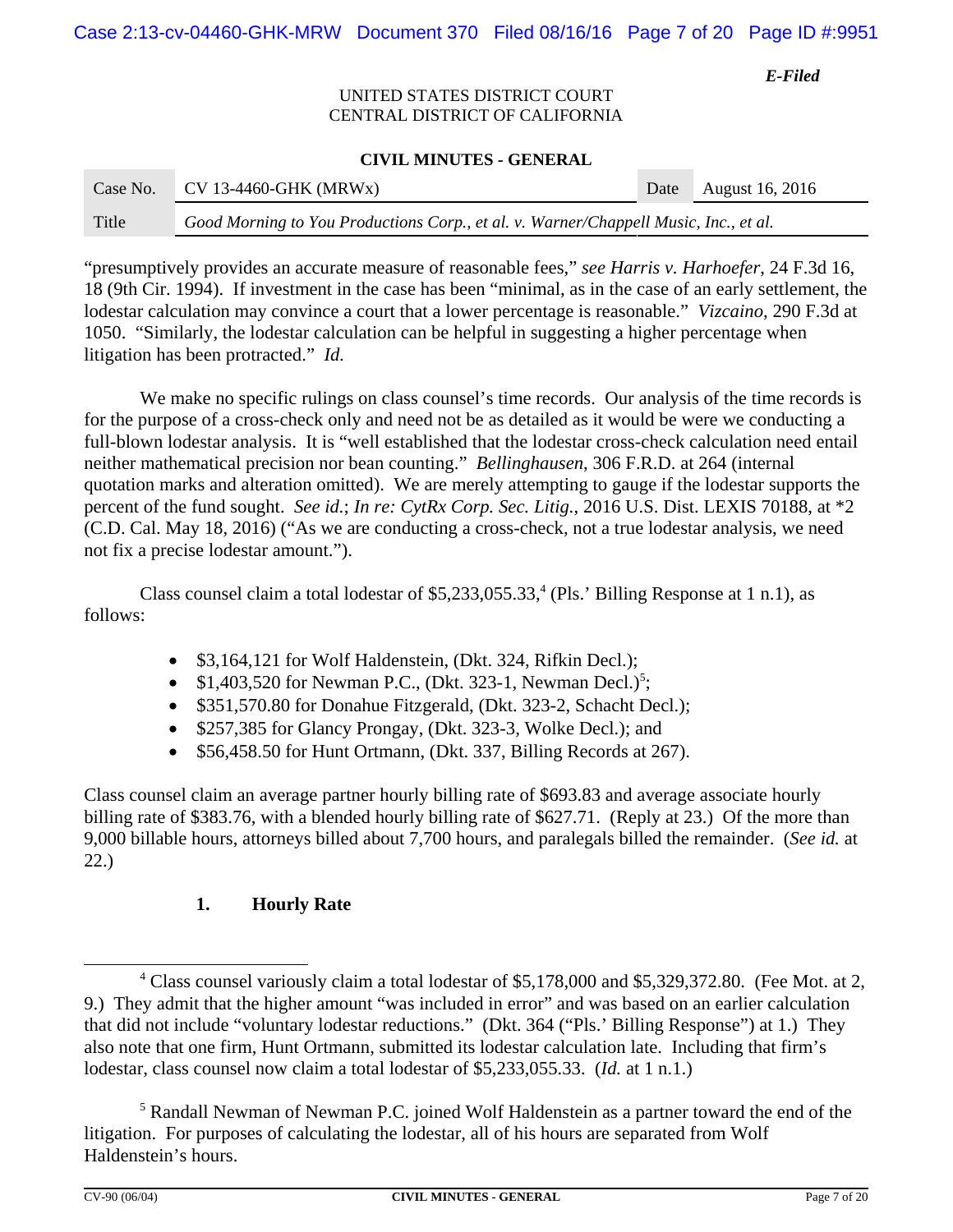## UNITED STATES DISTRICT COURT CENTRAL DISTRICT OF CALIFORNIA

### **CIVIL MINUTES - GENERAL**

| Case No. | $CV$ 13-4460-GHK (MRWx)                                                              | Date August 16, 2016 |
|----------|--------------------------------------------------------------------------------------|----------------------|
| Title    | Good Morning to You Productions Corp., et al. v. Warner/Chappell Music, Inc., et al. |                      |

To determine the reasonable hourly rate for class counsel's services, we look to prevailing rates in our district for lawyers of comparable skill and experience. *See Camacho v. Bridgeport Fin.*, 523 F.3d 973, 979 (9th Cir. 2008). A fee applicant may establish the reasonableness of the requested rates through affidavits regarding the prevailing fees in the community and through rate determinations in other cases. *See United Steelworkers of Am. v. Phelps Dodge Corp.*, 896 F.2d 403, 407 (9th Cir. 1990). We may also consider our own knowledge and experience in determining a reasonable hourly rate. *Ingram v. Oroudjian*, 647 F.3d 925, 928 (9th Cir. 2011); *Cotton v. City of Eureka*, 889 F. Supp. 2d 1154, 1166-67 (N.D. Cal. 2012).

Class counsel seek reimbursement for over thirty attorneys who worked on this case with varying degrees of involvement.<sup>6</sup> Hourly rates for associates ranged from \$190 (May A. Whitaker of Donahue Fitzgerald) to \$525 (Casey Sadler and Thomas Kennedy of Glancy Prongay). (*See* Schacht Decl. ¶ 18; Wolke Decl. ¶ 16.) Hourly rates for partners ranged from \$420 (Daniel J. Schacht of Donahue Fitzgerald) to \$935 (Daniel W. Krasner of Wolf Haldenstein). (*See* Schacht Decl. ¶ 10; Rifkin Decl., Ex. B.) Five individuals billed the vast majority of hours:

- Randall Newman, J.D. 1997, Wolf Haldenstein partner/solo practitioner (2,193 hours at \$640/hour);
- Mark C. Rifkin, J.D. 1985, Wolf Haldenstein partner (1,700.9 hours at \$820/hour);
- Betsy C. Manifold, J.D. 1986, Wolf Haldenstein partner (1,053.4 hours at \$770/hour);
- Daniel J. Schacht, J.D. 2008, Donahue Fitzgerald partner (491.94 hours at \$420/hour); and
- Beth A. Landes, J.D. 2010, Wolf Haldenstein associate  $(1,081.7 \text{ hours at } $395\text{/hour})$ .<sup>7</sup>

Defendants challenge the reasonableness of class counsel's hourly rates, arguing that counsel did not submit evidence showing that their hourly rates are reasonable for the Los Angeles area. (Opp'n at 19.) In their Reply, class counsel cite Central District opinions in which courts approved average partner and associate rates in complex class actions that compare favorably with the billing rates here. *See Roberti v. OSI Sys., Inc.*, 2015 WL 8329916, at \*7 (C.D. Cal. Dec. 8, 2015) (approving hourly rates of \$525 to \$975 for attorneys with 15 or more years of experience in securities class action); *In re Am. Apparel S'holder Litig.*, 2014 U.S. Dist. LEXIS 184548, at \*77-82 (C.D. Cal. July 28, 2014) (approving hourly partner rates of \$675 to \$735, associate rates of \$395 to \$475, and paralegal rates of \$200 to

<sup>&</sup>lt;sup>6</sup> Class counsel also request reimbursement for hours that paralegals spent working on this case. Paralegal rates ranged from \$155 to \$335 per hour. Defendants do not specifically contest the reasonableness of these rates. They are also in line with paralegal rates found reasonable in the Los Angeles area. *See Perfect 10, Inc. v. Giganews, Inc.*, 2015 WL 1746484, at \*21 (C.D. Cal. Mar. 24, 2015) (noting that, as long ago as 2008, courts in this district found paralegal rates of \$250 per hour reasonable and approving rates that ranged from \$240 to \$345 per hour). We conclude that the paralegal rates are reasonable.

<sup>7</sup> These figures are derived from class counsel's declarations in support of the Fee Motion. **CIVIL MINUTES - GENERAL Page 8 of 20**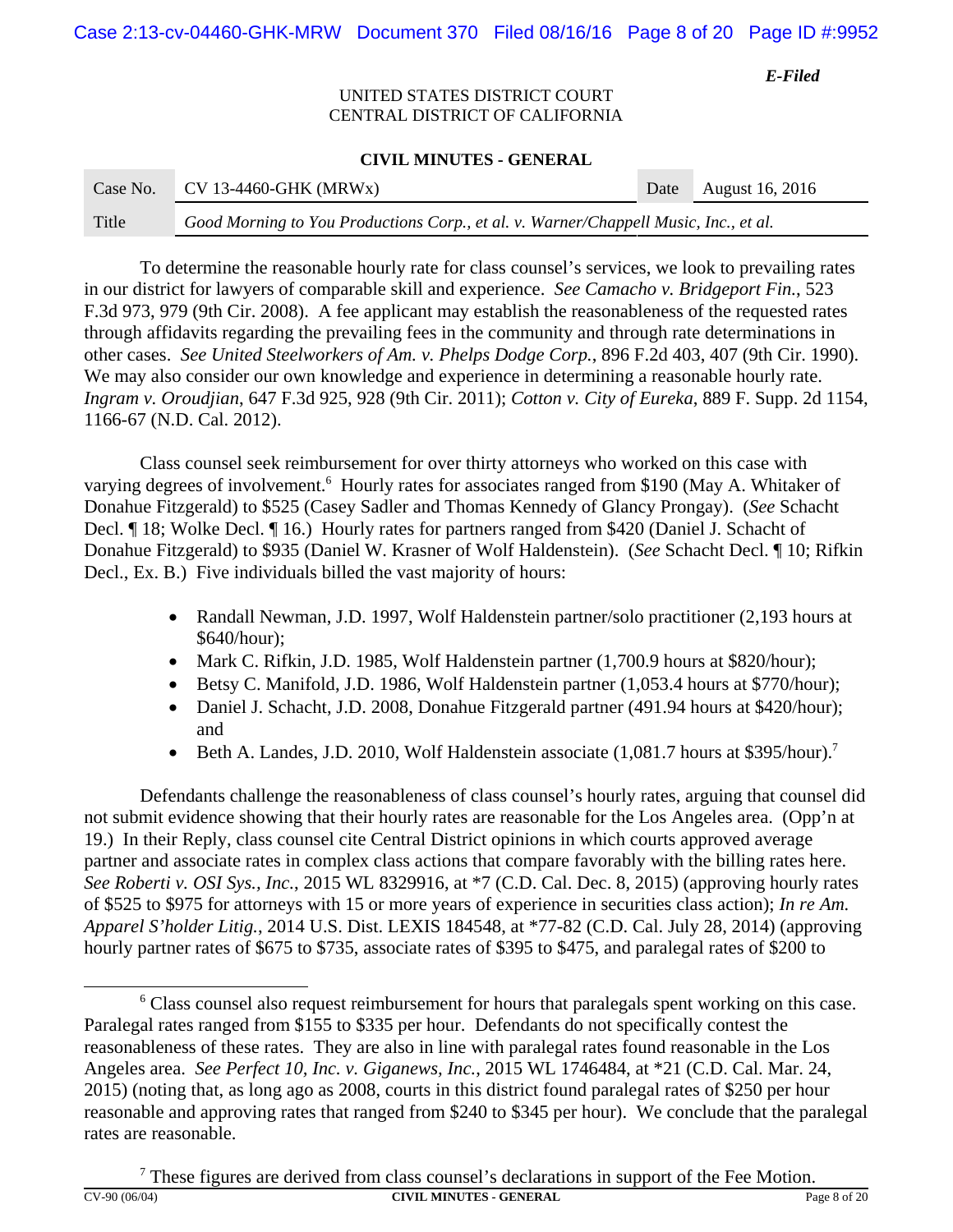Case 2:13-cv-04460-GHK-MRW Document 370 Filed 08/16/16 Page 9 of 20 Page ID #:9953

*E-Filed*

### UNITED STATES DISTRICT COURT CENTRAL DISTRICT OF CALIFORNIA

#### **CIVIL MINUTES - GENERAL**

| Case No. | $CV$ 13-4460-GHK (MRWx)                                                              | Date August 16, 2016 |
|----------|--------------------------------------------------------------------------------------|----------------------|
| Title    | Good Morning to You Productions Corp., et al. v. Warner/Chappell Music, Inc., et al. |                      |

\$250). A court in this district recently approved similar rates in a complex copyright and trademark case. *See Perfect 10*, 2015 WL 1746484, at \*19-20 (approving as reasonable hourly rates ranging from \$350 for the lowest-paid associate to \$930 for the highest-paid partner). Class counsel also cite a 2014 survey conducted by the National Law Journal that analyzes billing rates at the nation's 350 largest firms. (*See* Dkt. 335, Rifkin Decl., Ex. A.) The survey concluded that, in 2013, average partner rates were \$665 per hour and average associate rates were \$401 per hour. (*See id.*) These averages are in line with class counsel's average billing rates. Finally, class counsel note that their rates are comparable to or lower than those charged by opposing counsel, Munger, Tolles & Olson LLP ("MTO"). (*See* Reply at 23-24); *Bergstein v. Stroock & Stroock & Lavan*, 2013 Cal. Super. LEXIS 593, at \*12 (L.A. Super. Ct. Feb. 14, 2013), *aff'd* 236 Cal. App. 4th 793 (2015) (approving as reasonable MTO's hourly billing rates ranging between \$445 and \$920); *see also Am. Apparel*, 2014 U.S. Dist. LEXIS 184548, at \*81 ("[T]he fact that class counsel seek[] rates equal to or lower than those charged by their opposing counsel provides some support for their contention that the hourly rates they request are reasonable.").

Although some of the attorneys who worked on this case bill at relatively high hourly rates, given the cases cited, the National Law Journal survey, and our own experience, the rates are within the range of rates charged in this district by attorneys with comparable skill and experience. We conclude that the rates are reasonable.

## **2. Hours Expended**

 In calculating class counsel's lodestar, we may count only "the number of hours reasonably expended on the litigation" and should exclude "hours that are excessive, redundant, or otherwise unnecessary." *Hensley*, 461 U.S. at 434. Class counsel estimate that they spent over 9,000 hours prosecuting this action. In class counsel's declarations, they break down their hours into eight major categories: (1) pre-filing investigation and initial complaint drafting (1,568 hours); (2) amended complaint drafting (525.1 hours); (3) opposition to motion to dismiss (469.5 hours); (4) discovery (2,751.3 hours); (5) cross-motions for summary judgment (2,500.4 hours); (6) trial preparation (423.4 hours); (7) settlement negotiations (417.15 hours); and (8) settlement approval and administration (398) hours). Hunt Ortmann did not separate its time into specific categories. It claims to have spent an additional 102.7 hours in this case. It served as "local counsel" and was primarily responsible for reviewing documents to ensure compliance with the Local Rules. (Dkt. 339, Nieves Decl. ¶ 5.)

Defendants attack class counsel's hourly calculations on multiple fronts. First, they argue that there are "overarching issues that impede a meaningful cross-check or indicate excessive billing." (Dkt. 354 ("Defs.' Billing Response") at 2.) These include block billing, vague descriptions of the work, billing in whole and half-hour increments, and duplicated efforts. (*Id.* at 2-10.) Some time entries covered purportedly "noncompensable activities," such as time spent traveling and discussing the case with the media. (*Id.* at 2.) They also argue that we should entirely discount Hunt Ortmann's purported lodestar. (*Id.*) Overall, to account for these alleged deficiencies, Defendants request that we reduce the lodestar to, "at a maximum, \$3,452,108." (Dkt. 366 ("Defs.' Billing Reply") at 12.) We address each argument in turn.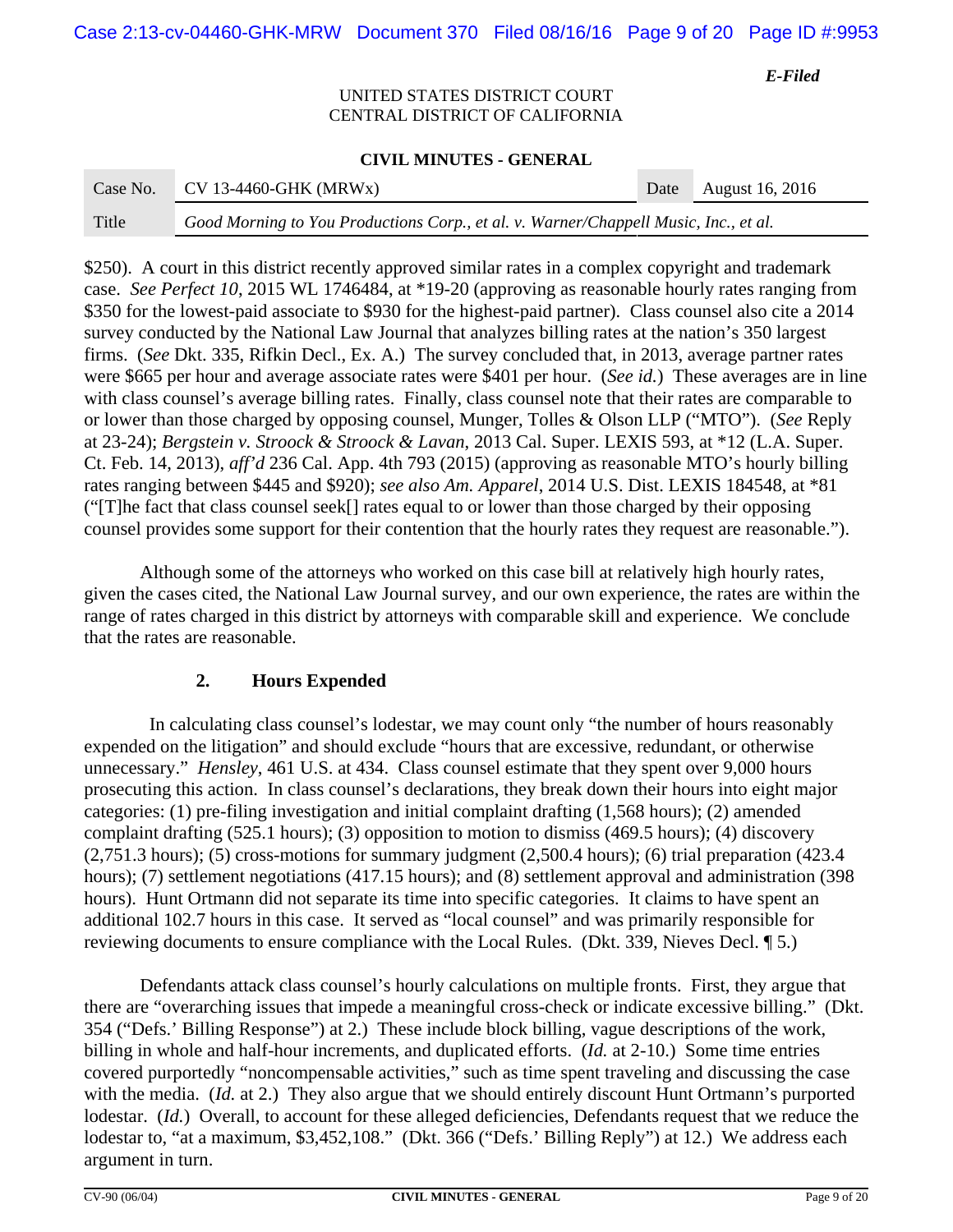## Case 2:13-cv-04460-GHK-MRW Document 370 Filed 08/16/16 Page 10 of 20 Page ID #:9954

*E-Filed*

## UNITED STATES DISTRICT COURT CENTRAL DISTRICT OF CALIFORNIA

### **CIVIL MINUTES - GENERAL**

| Case No. | CV 13-4460-GHK (MRWx)                                                                | Date August 16, 2016 |
|----------|--------------------------------------------------------------------------------------|----------------------|
| Title    | Good Morning to You Productions Corp., et al. v. Warner/Chappell Music, Inc., et al. |                      |

### **a. Block Billing**

Defendants contend that the purported lodestar of approximately \$5.23 million deserves substantial discounting because class counsel "block billed" much of their time. (*See* Defs.' Billing Response at 2.) Block billing is "the time-keeping method by which each lawyer and legal assistant enters the total daily time spent working on a case, rather than itemizing the time expended on specific tasks." *Welch v. Metro*. *Life Ins. Co.*, 480 F.3d 942, 945 n.2 (9th Cir. 2007) (internal quotation marks omitted); *see also Banas v. Volcano Corp.*, 47 F. Supp. 3d 957, 966 n.9 (N.D. Cal. 2014) ("Block[] billing is the practice of including various tasks within one time entry without specifying the time spent on each task within an entry."). We may reduce block-billed hours "because block billing makes it more difficult to determine how much time was spent on particular activities." *Welch*, 480 F.3d at 948. Courts often reduce such hours by 10% to 30%. *See id.* (noting that a State Bar fee report concluded that block billing may increase time by 10% to 30% and approving reduction of block-billed hours by 20%); *Lahiri v. Universal Music & Video Distrib. Corp.*, 606 F.3d 1216, 1222-23 (9th Cir. 2010) (affirming 30% reduction of block-billed hours); *Pierce v. County of Orange*, 905 F. Supp. 2d 1017, 1030 (C.D. Cal. 2012) (noting that it is not uncommon to impose a 5% to 20% reduction for block-billed hours). However, if block-billed entries are detailed enough for us to assess their reasonableness, no reduction is necessary. *See Pierce*, 905 F. Supp. 2d at 1030; *Campbell v. Nat'l Passenger R.R. Corp.*, 718 F. Supp. 2d 1093, 1103 (N.D. Cal. 2010).

Class counsel's time records reveal that many of the attorneys who worked on this case block billed some of their time entries. Defendants focus on a few attorneys in particular. They contend that Mark Rifkin of Wolf Haldenstein "block billed almost all of his time entries." (Defs.' Billing Response at 3.) As an example, they cite an 8.5-hour entry on June 14, 2013: "Email to and from K. Ragsdale re media; confer RSN, J. Nelson, J. Pollack, B. Landes, G. Baghban re status; email to and from R. Siegel re status; t/cs from media." (*See* Billing Records at 10.) Entries like these make it difficult to tell how much time was spent on each particular task. A review of Rifkin's 50 pages of time records confirms that he, indeed, block billed most of his time. (*See id.* at 10-60.)

However, many of Rifkin's block-billed entries are detailed enough for us to determine whether the time spent on each task was reasonable. For example, on December 1, 2015, Rifkin recorded 12 hours on the following: "Participate in mediation w/ D. Rotman; meet w/RSN and BCM to prep for mediation." (*Id.* at 51.) Defendants list this entry as an example of inappropriate block billing. (*See* Defs.' Billing Response, Ex. 2 at 25). We disagree. It is reasonable to infer that mediation and any same-day preparations would take upwards of 12 hours in a case as hard-fought and complex as this one. On December 2, 2015, Rifkin billed 9.5 hours for: "Confer w/RSN and BCM; t/cs and emails to and from D. Rotman re mediation; travel [back] to NYC [from mediation in California]; email to and from co-counsel re mediation." (Billing Records at 51.) Travel time alone could account for the entire entry. It is also reasonable to assume that conferring about mediation would take some additional time. Overall, 9.5 hours does not seem to be an unreasonable amount of time to spend on these tasks, even though they were not broken down into discrete entries. The fact that the entry is block billed does not make it impossible to assess. Courts in our circuit acknowledge that as long as block billing does not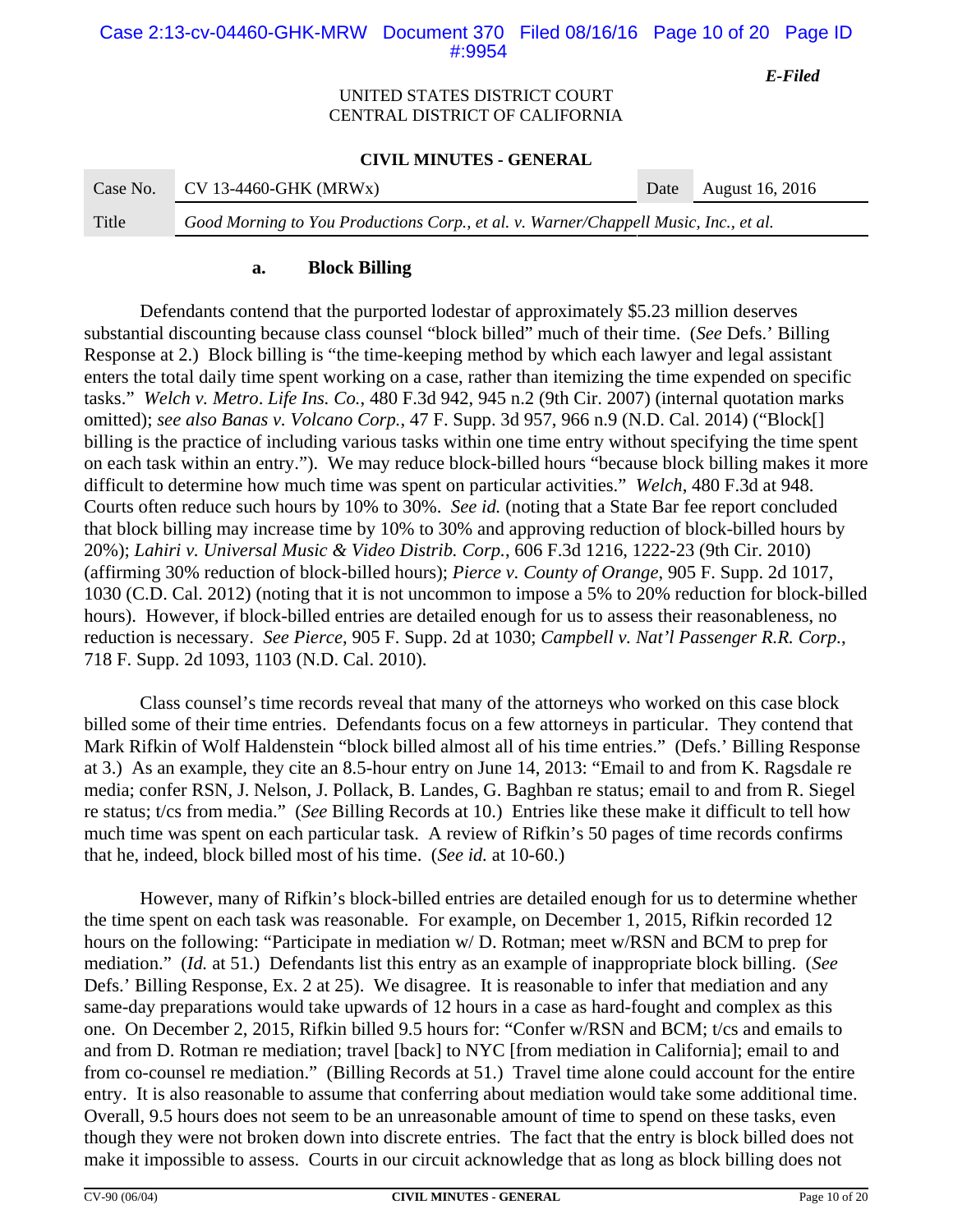## Case 2:13-cv-04460-GHK-MRW Document 370 Filed 08/16/16 Page 11 of 20 Page ID #:9955

*E-Filed*

## UNITED STATES DISTRICT COURT CENTRAL DISTRICT OF CALIFORNIA

#### **CIVIL MINUTES - GENERAL**

| Case No. | $CV$ 13-4460-GHK (MRWx)                                                              | Date August 16, 2016 |
|----------|--------------------------------------------------------------------------------------|----------------------|
| Title    | Good Morning to You Productions Corp., et al. v. Warner/Chappell Music, Inc., et al. |                      |

obfuscate time entries, we need not apply a discount to those entries. *See Pierce*, 905 F. Supp. 2d at 1030.

Defendants also argue that Wolf Haldenstein's remaining timekeepers "largely block billed their time." (Defs.' Billing Response at 4.) They particularly single out associate Beth Landes, who they contend block billed "close to 90% of her 1,081.7 hours (or more than \$400,000 in fees)." (*Id.*) A review of Landes's records confirms that she block billed much of her time. (*See* Billing Records at 156-72.) For the most part, however, Landes's records, like Rifkin's, are sufficiently detailed such that we can assess their reasonableness. A representative entry states that Landes spent 8.5 hours on the following: "Research and writing on renewals, presumption on renewals, whether renewal grant is distinct and 'new' versus original grant; filing third party subpoena affs." (*Id.* at 163.) This entry gives us a fairly specific idea of what Landes did during those 8.5 hours, allowing us to determine whether 8.5 hours was a reasonable amount of time to spend on these tasks. While breaking down tasks into separate entries might have been more helpful, the entry is not so unreasonable as to deserve Defendants' suggested *per se* 30% deduction.

Defendants next attack Newman's 2,193 hours. Newman also block billed much of his time. (*See id.* at 205-51.) Some of his entries are difficult to assess. For example, on September 23, 2015, he spent 12.4 hours on the following: "Meet with M. Rifkin and client regarding SJ opinion; Telephone conference with Brauneis; respond to media inquiries; emails regarding decision." (*Id.* at 242.) A combination of block billing, vague descriptions, and a large amount of time billed makes entries like these difficult to assess. However, many of Newman's other block-billed entries are reasonably specific. On April 22, 2013, for example, he spent 6.7 hours on the following: "Review assignment documents from Hill Foundation to Summy; research Samuel Mann, review estate documents from Hill family estate records; continue to prepare timeline of events related to Happy Birthday as well as all copyrights registered for Happy Birthday." (*Id.* at 215.) Our own familiarity with some of these documents and with the lengthy timeline of the case gives us a sense of how Newman spent these hours.

Finally, while attorneys at Donahue Fitzgerald and Glancy Prongay occasionally engaged in block billing, they often list a single task for each entry. (*See id.* at 274-311.) Defendants also concede that Wolf Haldenstein's Betsy Manifold stopped block billing after working on this case for about four months. Having reviewed her records, even her block-billed entries are specific enough for us to evaluate.

Although class counsel frequently engaged in block billing, this practice has not rendered every block-billed entry useless to our analysis. As explained, many of these entries are specific enough to evaluate. Accordingly, were we conducting a lodestar analysis, a 30% reduction of these entries, which is at the very high end of reductions for block billing, would not be appropriate. Because the reasonableness of some time entries is difficult to assess, we impose a 10% across-the-board reduction for block billing, excepting Manifold's hours.<sup>8</sup> See Moreno v. City of Sacramento, 534 F.3d 1106, 1112

<sup>&</sup>lt;sup>8</sup> Given that virtually all of Manifold's entries avoid the perils of block billing, we can easily segregate her hours for purposes of conducting the 10% across-the-board reduction. That is not the case CV-90 (06/04) **CIVIL MINUTES - GENERAL** Page 11 of 20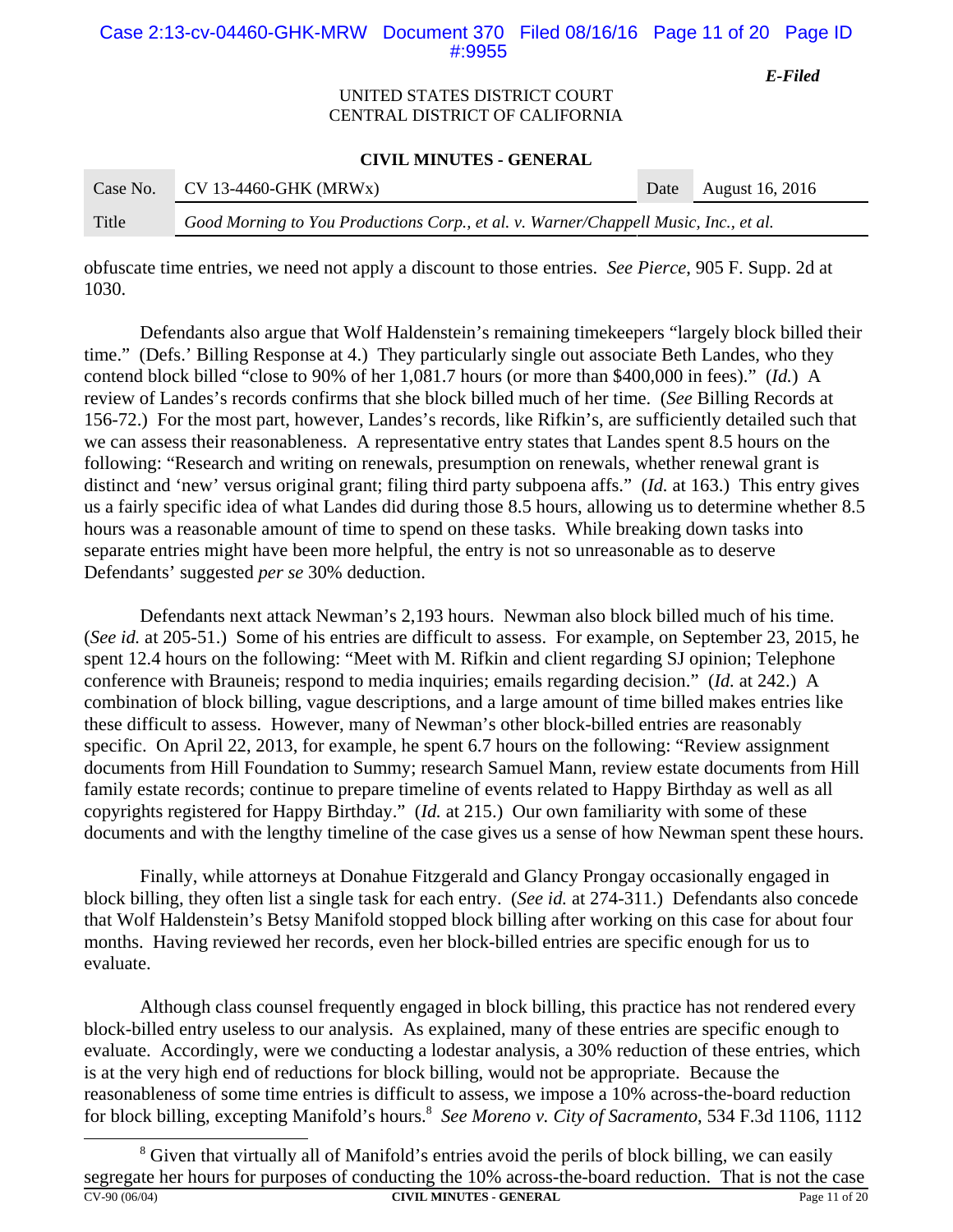## Case 2:13-cv-04460-GHK-MRW Document 370 Filed 08/16/16 Page 12 of 20 Page ID #:9956

*E-Filed*

## UNITED STATES DISTRICT COURT CENTRAL DISTRICT OF CALIFORNIA

#### **CIVIL MINUTES - GENERAL**

| Case No. | $CV$ 13-4460-GHK (MRWx)                                                              | Date August 16, 2016 |
|----------|--------------------------------------------------------------------------------------|----------------------|
| Title    | Good Morning to You Productions Corp., et al. v. Warner/Chappell Music, Inc., et al. |                      |

(9th Cir. 2008) ("[T]he district court can impose a small reduction, no greater than 10 percent—a 'haircut'—based on its exercise of discretion and without a more specific explanation.").

## **b. Vague Descriptions**

Next, Defendants argue that "Class Counsel's billing records are replete with vague entries." (Defs.' Billing Response at 6.) Courts routinely reduce lodestar figures if time sheets are littered with vague billing entries that make it difficult to assess the reasonableness of the hours expended in a case. *See Banas*, 47 F. Supp. 3d at 969 (reducing hours by 5% for vague entries like "attention to discovery issues; attention to draft expert reports" because these entries rendered it "difficult to determine what the timekeeper was actually doing").

Defendants identify numerous vague billing entries throughout the 300-plus pages of time records that class counsel submitted. (*See* Defs.' Billing Response at 6-8.) They identify 50 time entries in Rifkin's records that describe the subject matter as only "status and strategies," descriptions in numerous attorneys' records such as "confer w/B. Landes" and "reviewed materials" that lacked reference to the relevant topic, and broadly-stated subjects such as "review and revise abandonment brief" without further detail. (*See id.*, Ex. 3.)

Some of these criticisms are unwarranted. Counsel are "not required to record in great detail how each minute of [their] time was expended." *Hensley*, 461 U.S. at 437 n.12. An entry is not considered too vague if it identifies the general subject matter of time expenditures. *Perfect 10*, 2015 WL 1746484, at \*26; *see also Dubose v. County of Los Angeles*, 2012 WL 2135293, at \*5 (C.D. Cal. June 11, 2012) (plaintiff's counsel is required to "identify the general subject matter of his time expenditures" (internal quotation marks omitted)). The subject matter of some of these entries is clear—"review and revise abandonment brief" concerned just that, reviewing and revising the abandonment brief. And for other time entries that do not explicitly reference the subject matter, it is often easily discernable from context. For example, Defendants argue that Rifkin's August 30, 2013 entry, "email to BCM," is vague. (*See* Billing Records at 15.) However, that same entry makes clear that Manifold (i.e., BCM) had sent Rifkin an email "re MTD hearing." (*Id.*) The "email to BCM" obviously was in response to that email.

for the other timekeepers who consistently block billed throughout their time on the case. If we were conducting a full lodestar analysis, we would only reduce these timekeepers' block-billed hours. *See Welch*, 480 F.3d at 948 (concluding that district court erred in applying a 20% reduction to all of the requested hours when only about half were block billed). Because block billing was pervasive throughout their entries, and because we are not conducting a true lodestar analysis, it would be "unreasonably burdensome" to "comb through the [thousands of] billed hours to segregate" the nonblock-billed hours. *See Gunderson v. Mauna Kea Props., Inc.*, 2011 WL 9754085, at \*10 n.18 (D. Haw. May 9, 2011) (conducting true lodestar analysis and yet imposing 20% across-the-board reduction where nearly all time entries were block billed and court would be burdened by having to comb through nearly 1,000 hours to find entries that were not block billed), *aff'd* 567 F. App'x 538 (9th Cir. 2011).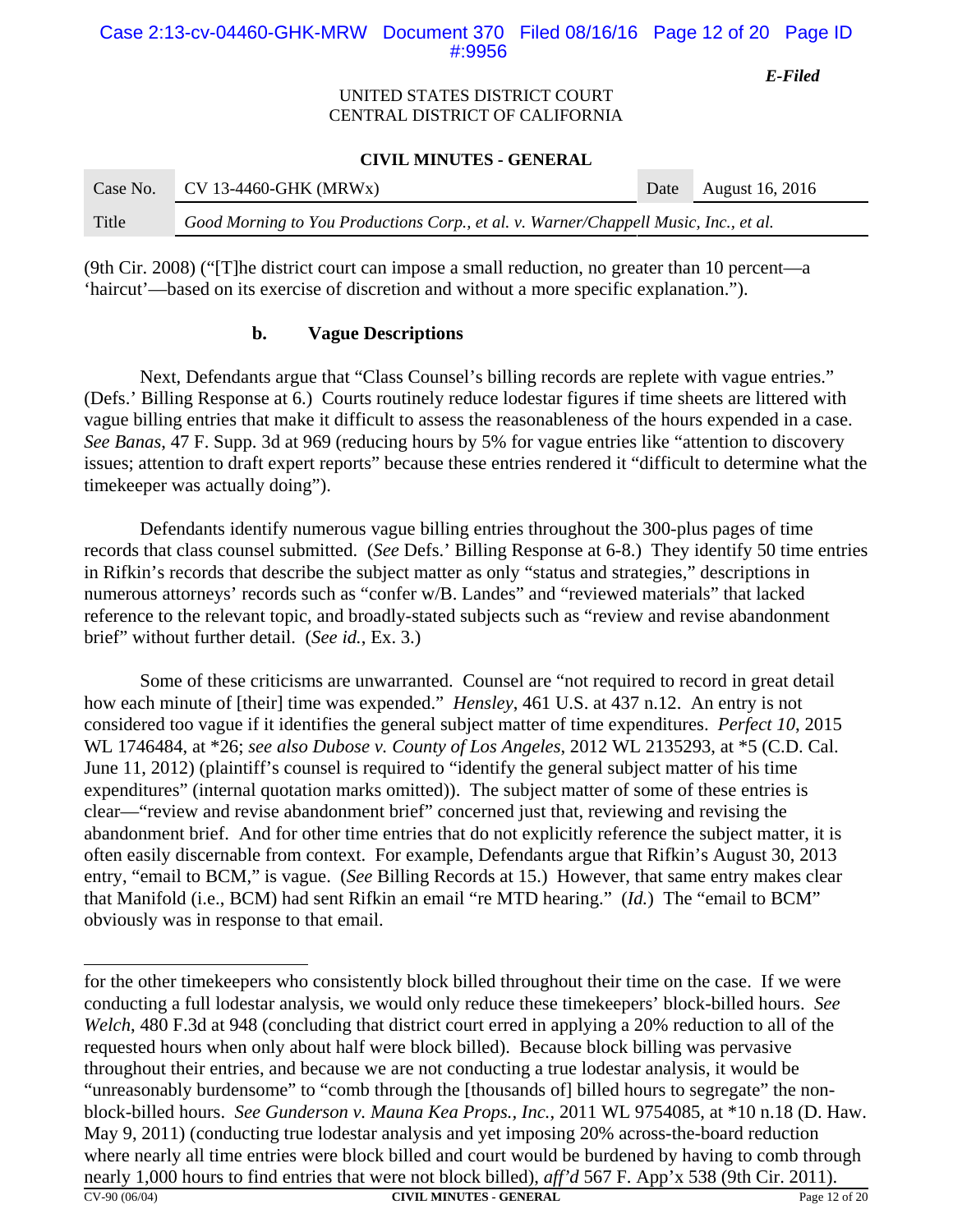## Case 2:13-cv-04460-GHK-MRW Document 370 Filed 08/16/16 Page 13 of 20 Page ID #:9957

*E-Filed*

## UNITED STATES DISTRICT COURT CENTRAL DISTRICT OF CALIFORNIA

### **CIVIL MINUTES - GENERAL**

| Case No. | $CV$ 13-4460-GHK (MRWx)                                                              | Date | August 16, 2016 |
|----------|--------------------------------------------------------------------------------------|------|-----------------|
| Title    | Good Morning to You Productions Corp., et al. v. Warner/Chappell Music, Inc., et al. |      |                 |

Nonetheless, some entries are too vague to evaluate. For example, nearly all 13.6 hours of Wolf Haldenstein partner Jeffrey Smith's entries are hopelessly vague as they contain descriptions such as "conf MCR," "conf KMcG," "review brief," and "review email and articles." (*See* Billing Records at 6- 7.) Wolf Haldenstein partner Janine Pollack has numerous entries entitled "Worked on complaint," (*see id.* at 124), but it is not at all clear what her role was in that regard. Donahue Fitzgerald partner Adam MacKay billed multiple hours under the entry "advise regarding strategic issues," (*id.* at 273-74, 276), which tells us nothing about the work he conducted. For purposes of the cross-check, we conclude that an additional 5% reduction of the lodestar is warranted due to vague billing entries.

## **c. Billing in Whole and Half-Hour Increments**

Defendants point out that "attorneys at three different firms routinely billed their time in whole or half-hour increments." (Defs.' Billing Response at 8.) Courts have reduced fee requests where counsel bill in mostly one or half-hour increments because "use of such billing likely overstated the number of hours actually worked." *MacDonald v. Ford Motor Co.*, 2016 WL 3055643, at \*8 (N.D. Cal. May 31, 2016); *Haw. Defense Found. v. City & County of Honolulu*, 2014 WL 2804448, at \*6 (D. Haw. June 19, 2014) ("The rationale for such reduction is that where counsel bills in larger time increments . . . tasks more likely than not took only a portion of the time billed, resulting in requests for excessive hours."); *Alvarado v. FedEx Corp.*, 2011 WL 4708133, at \*17 (N.D. Cal. Sept. 30, 2011) (20% acrossthe-board reduction where 93% of time entries were billed in quarter-hour increments).

Defendants calculate that 87% of Landes's, 100% of Pollack's, and 86% of Glancy Prongay partner Marc Godino's entries were recorded in whole or half-hour increments. (*See* Defs.' Billing Response at 9.) The extreme frequency with which these timekeepers recorded their hours in such increments is evidence that they likely rounded their times up to the nearest hour or half-hour. This could result in substantial overbilling. A check of the tasks associated with these entries buttresses this inference. For example, Pollack billed .5 hours for "Emails re status/case issues," .5 hours for "emails re CA complaint," and another .5 hours for "Reviewed materials." (Billing Records at 124.) Besides being vague, these entries suggest that Pollack billed at least .5 hours regardless of the task. As another example, Godino billed precisely 4 hours each time he attended a hearing, even though each hearing he attended was a different length and far less than 4 hours. (*See* Billing Records at 302-04; Dkt. 68 (1 hour, 20-minute motion to dismiss hearing); Dkt. 229 (1-hour, 48-minute summary judgment hearing); Dkt. 311 (1-hour, 5-minute preliminary approval hearing).) In total, these three attorneys billed approximately \$555,214. For the purposes of the cross-check, it is reasonable to reduce their lodestar by 25%.

Defendants also contend that on many of his highest-billing days, Newman billed in whole or half-hour increments. Defendants cite *Cotton* in support of their claim that this practice betrays excessive billing. There, the court reduced the fee award because the attorney had failed to keep records and had to reconstruct many of his hours. 889 F. Supp. 2d at 1178. His records were also inconsistent with those of another attorney who worked on the case, casting doubt on his calculations. *See id.* There is no indication that any of these factors are present here. Moreover, Newman's highest-billing days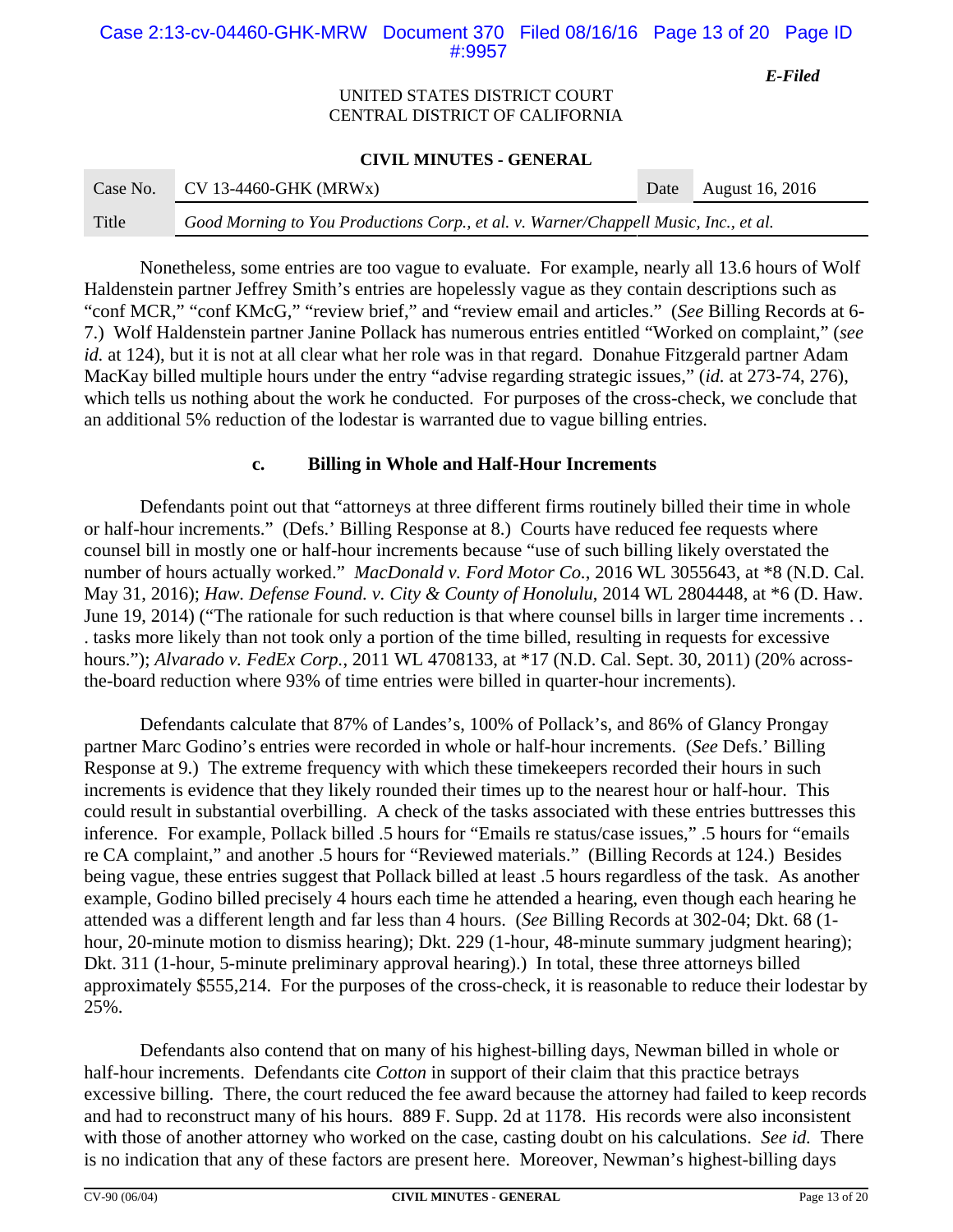# Case 2:13-cv-04460-GHK-MRW Document 370 Filed 08/16/16 Page 14 of 20 Page ID #:9958

*E-Filed*

## UNITED STATES DISTRICT COURT CENTRAL DISTRICT OF CALIFORNIA

## **CIVIL MINUTES - GENERAL**

| Case No. | $CV 13-4460-GHK (MRWx)$                                                              | Date | <b>August 16, 2016</b> |
|----------|--------------------------------------------------------------------------------------|------|------------------------|
| Title    | Good Morning to You Productions Corp., et al. v. Warner/Chappell Music, Inc., et al. |      |                        |

were those preceding the filing deadline for summary judgment motions. It makes sense for an attorney to spend significantly more time on certain tasks the closer an important filing deadline approaches. While he spent a great deal of time reviewing and revising the statement of facts (about 77 hours) and "SJ papers" (about 73 hours) on the days approaching the filing deadline, the summary judgment motion was the most critical motion in this case. (*See* Billing Records at 241-42.) And Newman, having done the core factual and historical research, no doubt played a crucial role drafting the briefing. It is not reasonable to reduce his hours simply because he billed in whole or half-hour increments for some highbilling days approaching the summary judgment deadline.<sup>9</sup>

# **d. Excessive Effort/Duplication of Effort**

Defendants contend that class counsel "spent excessive amounts of time at each stage of the litigation and that there was substantial overlap among the five plaintiffs' firms." (Defs.' Billing Response at 10.)

First, they argue that all of Hunt Ortmann's 102.7 hours (\$56,495.50 in fees) are excessive. (*Id.*) Hunt Ortmann was "local counsel" and, by the firm's own admission, appears to primarily have been responsible for reviewing documents to ensure compliance with the Local Rules. (Dkt. 339, Nieves Decl.  $\parallel$  5.) We question the extent of Hunt Ortmann's hours. All firms should be capable of ensuring compliance with the Local Rules. Inasmuch as Glancy Prongay has a Los Angeles office, it is unclear why an additional firm was needed to serve as "local counsel." Hunt Ortmann's rates are also unjustified for the simple work the firm seems to have performed. Four attorneys worked on the case; their hourly rates ranged from \$420 to \$575. (*Id.* ¶ 10.) For mostly non-substantive work geared toward Local Rule compliance, these rates appear excessive. Solely for the purposes of conducting a crosscheck, we discount Hunt Ortmann's claimed lodestar by 75% given its limited role in this case.

Second, Defendants argue that the number of hours worked during the "pre-filing investigation and initial complaint drafting" phase of the litigation was excessive. (*See* Defs.' Billing Response at 10- 11.) Class counsel billed approximately 1,570 hours during this phase. Defendants note that Newman billed 535 hours between September 2012, when he first began researching the case, and March 2013, when he began drafting the complaint. (*Id.*; Billing Records at 205-13.) Donahue Fitzgerald dedicated over 200 hours to investigation before May 2013, and class counsel on the whole spent an additional 830 hours during this phase of the litigation. (*See* Defs.' Billing Response at 10-11.) Class counsel argue that these hours were reasonable and necessary because complex class actions require extensive pre-litigation preparation. (Pls.' Billing Response at 16.)

<sup>9</sup> Defendants also cite *Alvarado*, in which the district court made a 40% across-the-board reduction due to inflated hours, including "repeated billing for excessively long days." *See* 2011 WL 4708133, at \*17. But there, the attorney billed excessively for the simplest of tasks, such as reviewing paragraph-long letters and drafting documents that were less than a page. *See id.* at \*17-18. The fact that Newman billed large numbers of hours in the days leading up to the filing of the summary judgment motion does not, in and of itself, constitute evidence of overbilling.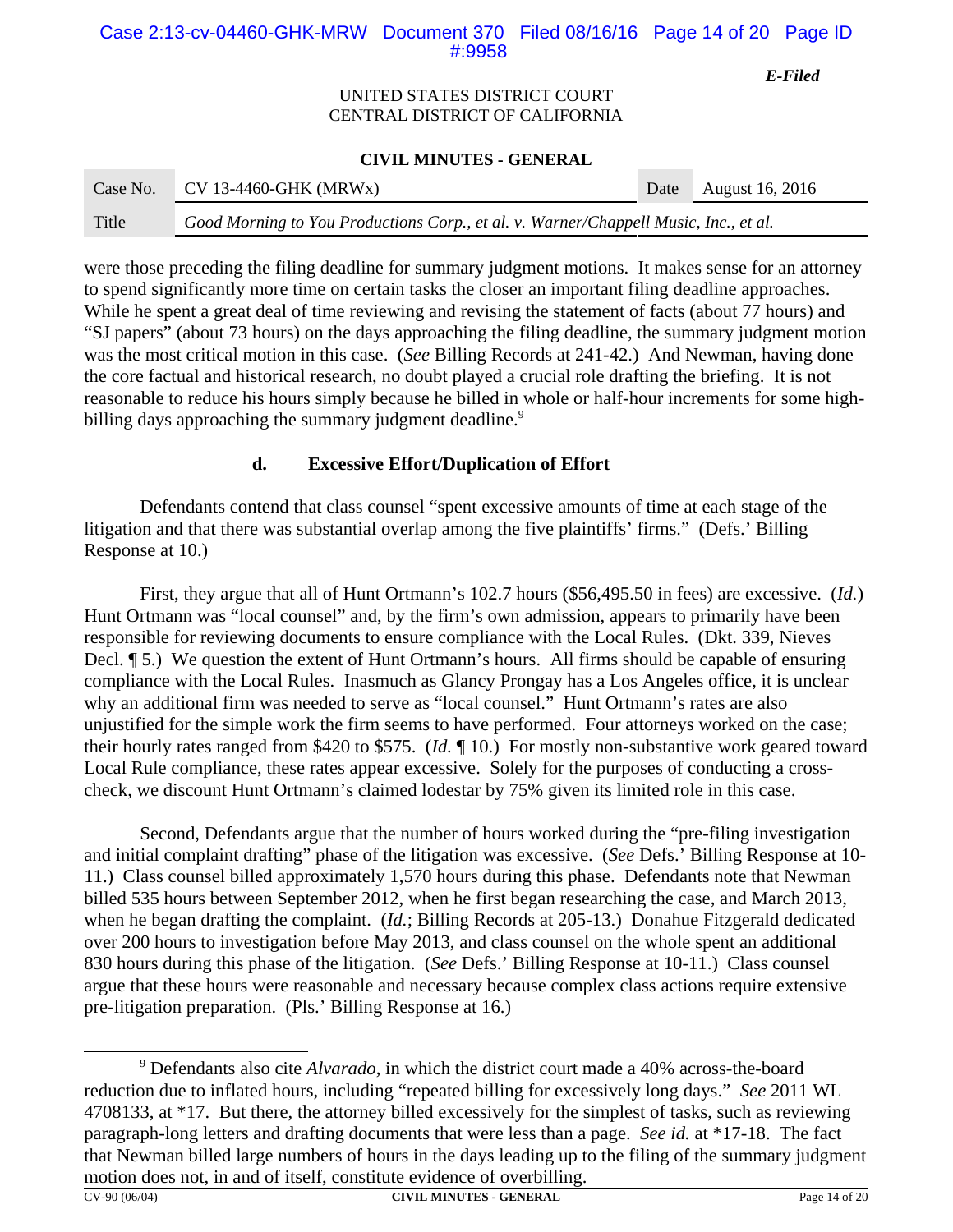## Case 2:13-cv-04460-GHK-MRW Document 370 Filed 08/16/16 Page 15 of 20 Page ID #:9959

*E-Filed*

## UNITED STATES DISTRICT COURT CENTRAL DISTRICT OF CALIFORNIA

### **CIVIL MINUTES - GENERAL**

| Case No. | CV 13-4460-GHK (MRWx)                                                                | Date August 16, 2016 |
|----------|--------------------------------------------------------------------------------------|----------------------|
| Title    | Good Morning to You Productions Corp., et al. v. Warner/Chappell Music, Inc., et al. |                      |

Given the factual complexity of this case due to *Happy Birthday*'s long history, it is reasonable for class counsel to dedicate a substantial number of hours to this initial phase of the litigation. We cannot say that Newman's pre-filing hours were unreasonable. In a fair amount of detail, he describes the many research avenues he pursued to learn about *Happy Birthday* and its ownership. He extensively reviewed and conducted follow-up research on an article Professor Robert Brauneis of George Washington University Law School wrote about the claimed copyright to the Song. He visited libraries and archives and conducted online research to track down primary source documents that might have been relevant to the case. (*See, e.g.*, Billing Records at 205 (visit to Columbia University archive), 206 (visit to New York Public Library).) Newman's initial factual investigation likely was indispensable to the effective prosecution of this action. But it is questionable whether someone at Newman's high billing rate needed to conduct all of this research. Some of this preliminary work, such as searching Google Books and compiling a binder for Wolf Haldenstein, (*see id.* at 206-07, 213), appears to be below Newman's \$640 per hour pay grade.

The remaining 1,030 hours are more concerning. From Wolf Haldenstein and Donahue Fitzgerald, a total of ten partners (counting Newman), one associate, and five paralegals worked on prefiling investigation and drafting. The initial complaint filed by Wolf Haldenstein and Donahue Fitzgerald in June 2013 was only 26 pages. (Dkt. 1.) While the complaint is fact-laden and inevitably took time to research and pare down, our experience suggests that it should not have taken this many highly experienced attorneys hundreds of hours to assemble. The imbalanced ten-to-one partner-toassociate ratio suggests that the case could have been more leanly and efficiently staffed in its initial phases. In addition, in July 2013, Glancy Prongay filed a separate complaint that is substantially similar to Wolf Haldenstein and Donahue Fitzgerald's complaint. (*Compare* Dkt. 1, *with Majar Prods., LLC v. Warner/Chappell Music, Inc.*, CV 13-5164-GHK, Dkt. 1.) It claims to have expended 39 hours (or \$20,820) of mostly partner time on background research and complaint drafting. (*See* Wolke Decl. ¶ 10.) Glancy obviously benefitted from the work done by Wolf Haldenstein and Donahue Fitzgerald, and its drafting of this additional complaint largely constitutes duplicative work.

Third, Defendants argue that the time class counsel spent opposing the motion to dismiss was excessive. (Defs.' Billing Response at 11.) Defendants filed their motion on August 30, 2013. (Dkt. 52.) Plaintiffs filed their opposition on September 9, 2013. (Dkt. 61.) Counsel attended a hearing on October 7, 2013. (Dkt. 68.) Six attorneys from four firms billed a total of about 172 hours drafting the 25-page opposition between August 30 and September 9, 2013. (*See* Billing Records at 15, 65-66, 221- 22, 285, 300-02.) From Wolf Haldenstein, Manifold billed about 40 hours and Rifkin billed about 36; from Newman P.C., Newman billed about 33 hours; from Glancy Prongay, Vahn Alexander billed about 33 hours and Godino billed about 15; and from Donahue Fitzgerald, Schacht billed about 15 hours. (*See id.*) That is about 21.5 days of billable work, assuming an 8-hour workday, if performed by one person. The time spent drafting the opposition is excessive, especially given that experienced practitioners like Rifkin, Manifold, and Newman did the majority of the work.

Fourth, Defendants contest the reasonableness of the 2,500-plus hours that Wolf Haldenstein and Newman P.C. billed on discovery matters over approximately eight months. (Defs.' Billing Response at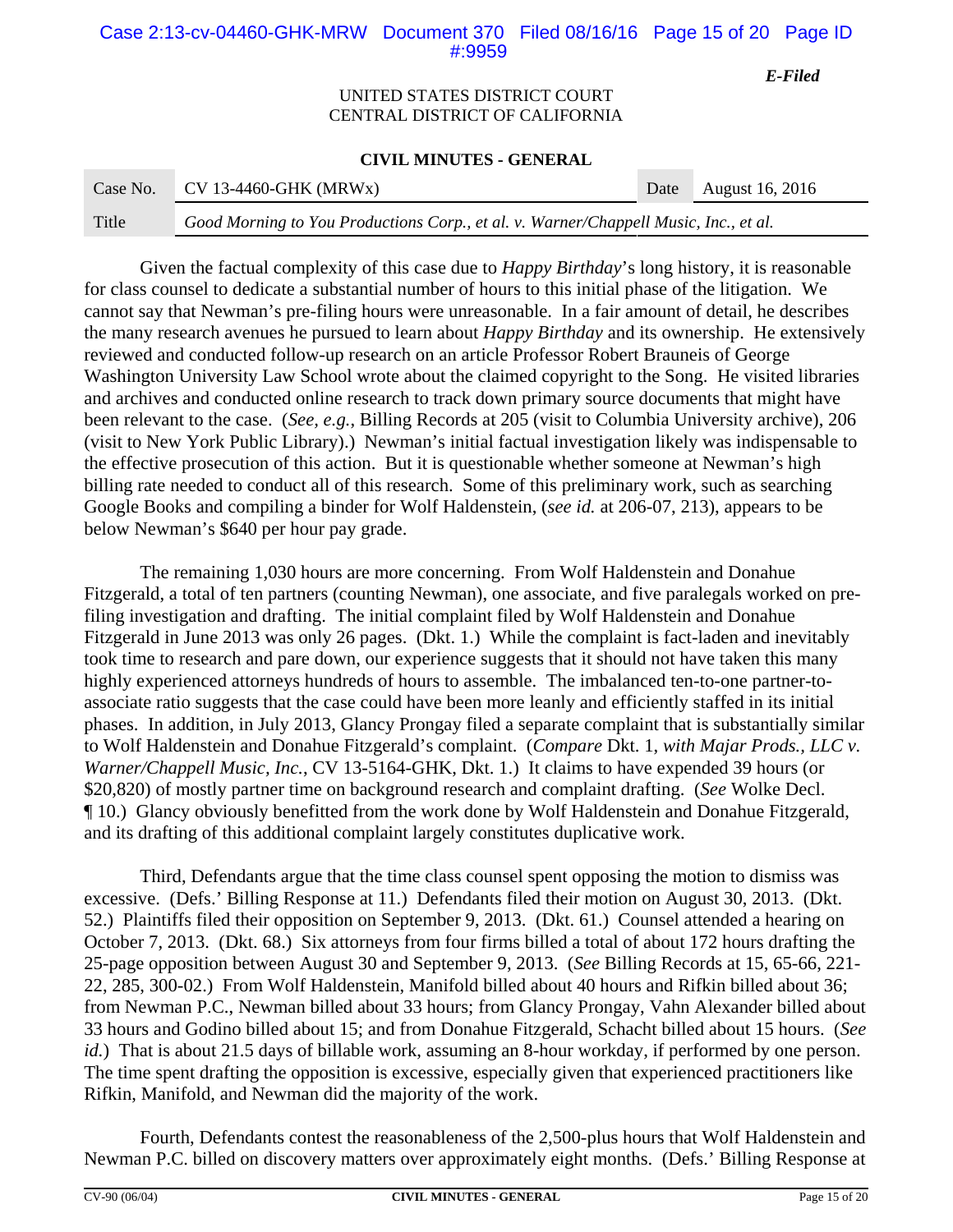# Case 2:13-cv-04460-GHK-MRW Document 370 Filed 08/16/16 Page 16 of 20 Page ID #:9960

*E-Filed*

## UNITED STATES DISTRICT COURT CENTRAL DISTRICT OF CALIFORNIA

### **CIVIL MINUTES - GENERAL**

| Case No. | $CV 13-4460-GHK (MRWx)$                                                              | Date August 16, 2016 |
|----------|--------------------------------------------------------------------------------------|----------------------|
| Title    | Good Morning to You Productions Corp., et al. v. Warner/Chappell Music, Inc., et al. |                      |

12.) During discovery, the Parties participated in a joint planning meeting pursuant to Rule 26, answered numerous interrogatories and requests for admissions, litigated two joint discovery motions, negotiated a court-approved protective order, produced over 15,000 pages of documents, and engaged in four depositions. (Dkt. 324, Rifkin Decl. ¶ 26; Dkt. 332, Klaus Decl. ¶¶ 15-17.) Plaintiffs also produced an expert report and subpoenaed various documents from ASCAP and The Hill Foundation. (Dkt. 324, Rifkin Decl. ¶ 26.) Class counsel do not contest that formal discovery was not abnormally extensive; rather, they argue that they "were required to conduct extensive *informal* discovery on their own," including "inventive historical research of obscure ancient documents." (Mot. at 16 (emphasis in original).) Rifkin notes that class counsel "inspected and reviewed more original source materials, including the Hill sisters' manuscripts and papers, documents at the U.S. Copyright Office and the Library of Congress, historical court records in New York and Illinois, estate and corporate records in various jurisdictions, as well as scores, manuscripts, and songbooks from a variety of sources." (Dkt. 324, Rifkin Decl. ¶ 27.)

We acknowledge that such informal discovery played an important role in this case, but the hours spent on discovery appear to be somewhat excessive. Wolf Haldenstein alone marshalled a team of 14 professionals, including five partners, two associates, six paralegals, and one member of technical support to work on discovery. (*See* Rifkin Decl., Ex. E.) A team of 14 is excessive, especially when formal discovery was fairly limited. Coordinating these individuals—and individuals at other firms—likely resulted in some inefficiencies. For example, as Defendants point out, Landes billed 11 hours of discovery work in the following way: "Received draft of 37:2 stip from Betsy, written by cocounsel, much back and forth with S.D. seeking background docs relating to the draft stip; need to totally re-draft became apparent, since Casey was not aware of the ASCAP privilege issue; after speaking with Mark, learned that stip should take different tact." (Billing Records at 166.) Over the next few days, Landes spent over 20 hours on tasks related to redrafting the stipulation. (*See id.* at 167.) If co-counsel had been on the same page as Wolf Haldenstein, the need to redraft the stipulation likely would have been avoided.

Finally, Defendants contend that class counsel billed excessively in the summary judgment phase. (Defs.' Billing Response at 13-14.) As noted, class counsel billed over 2,000 hours during this phase. The briefing consisted primarily of a 50-page joint motion and a 24-page supplemental brief on the abandonment issue. The Statement of Uncontroverted Facts included more than 300 facts and the Joint Appendix totaled eight volumes and contained 125 exhibits. (*See* Dkts. 183, 187-94.) Counsel appeared for two oral arguments, where Rifkin argued on Plaintiffs' behalf. Both Parties filed motions to supplement the record, and class counsel filed a motion to strike certain exhibits. (Dkts. 197, 223- 24.) Given the extensive briefing and record, that class counsel expended considerable time during the summary judgment phase is to be expected. However, some duplication of effort seems to have occurred given the number of attorneys working on this case across four firms. As an example, in May 2015, Donahue Fitzgerald had two attorneys and a clerk write memos on abandonment, while Rifkin and Manifold were also researching abandonment at Wolf Haldenstein. (*See* Billing Records at 42, 103, 270, 290, 297.) It is unclear why four attorneys and a clerk across two firms were needed to research the same issue.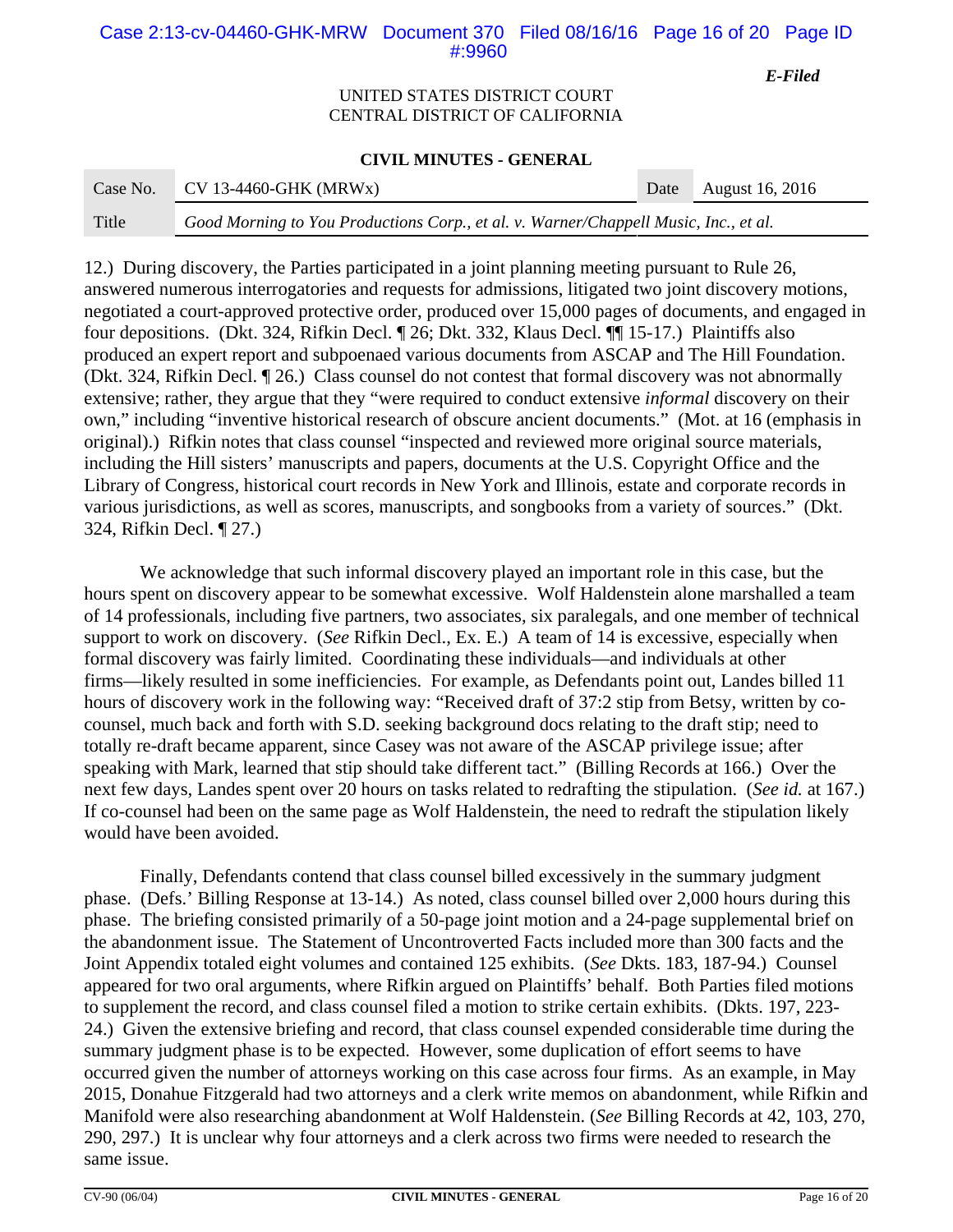# Case 2:13-cv-04460-GHK-MRW Document 370 Filed 08/16/16 Page 17 of 20 Page ID #:9961

*E-Filed*

## UNITED STATES DISTRICT COURT CENTRAL DISTRICT OF CALIFORNIA

## **CIVIL MINUTES - GENERAL**

| Case No. | $CV$ 13-4460-GHK (MRWx)                                                              | Date August 16, 2016 |
|----------|--------------------------------------------------------------------------------------|----------------------|
| Title    | Good Morning to You Productions Corp., et al. v. Warner/Chappell Music, Inc., et al. |                      |

Given that Plaintiffs were largely successful in prosecuting this action through summary judgment, their judgment as to how much time was required to litigate this case is entitled to some deference. *See Moreno*, 534 F.3d at 1112 ("By and large, the court should defer to the winning lawyer's professional judgment as to how much time he was required to spend on the case . . . ."). Nonetheless, the time records contain some evidence of excessive and duplicative billing, as set forth above. For purposes of the cross-check, it is reasonable to reduce the lodestar by an additional 10% due to excessive and inefficient billing.

## **e. Noncompensable Tasks**

Defendants next argue that class counsel's billing for "time spent traveling is not appropriate absent evidence that it is customary in the District and appropriate under the circumstances." (Defs.' Billing Response at 14.) Billing for time spent traveling is reasonable so long as the practice is customary in the relevant legal community. *See Davis v. City & County of San Francisco*, 976 F.2d 1536, 1543 (9th Cir. 1992), *vacated in part on other grounds by* 984 F.2d 345 (9th Cir. 1993). Courts within the district routinely compensate lawyers for reasonable travel time at full hourly rates. *See Rodriguez v. County of Los Angeles*, 96 F. Supp. 3d 1012, 1025 (C.D. Cal. 2014) ("In Los Angeles, the practice is to compensate at full rates for travel time."); *Contreras v. County of Los Angeles*, 2013 WL 1296763, at \*6 (C.D. Cal. Mar. 28, 2013) ("[D]istrict courts have routinely awarded fees for time spent traveling."). Plaintiffs also submitted declarations from two lawyers who practice in Los Angeles who state that billing for travel time is customary in the Los Angeles market. (*See* Dkt. 364, Perez Decl. ¶ 5; Godino Decl. ¶¶ 5-7.)

Class counsel traveled numerous times throughout this case. From our review, virtually all travel was case related. Class counsel mostly traveled for motion hearings and research work during the pre-filing investigation and discovery phases. Defendants argue that some attorneys billed for time spent traveling to hearings at which they did not speak. (*See* Defs.' Billing Reply at 11.) But it is not uncommon for only a single attorney to speak on behalf of clients at a hearing. Other attorneys in attendance may be present to assist the speaker.

However, one travel entry appears excessive. In November 2015, Rifkin billed \$5,330 for time spent traveling to a Copyright Society meeting in Los Angeles where he gave a lecture discussing our summary judgment ruling. (Billing Records at 50.) Rifkin argues that he accepted an invitation to speak "primarily because, despite the Court's ruling that Defendants do not own a copyright to the Song's lyrics, Defendants continued to demand payments for use of the Song.<sup>[10]</sup> The most appropriate response to Defendants' unfounded demand was to disseminate information about the Court's ruling, and the meeting of the Los Angeles Copyright Society . . . was a particularly appropriate venue in which to do so." (Pls.' Billing Response at 19.) But the event was advertised as providing a "behind-the-

 $10$  Defendants do not deny this assertion. They note that once we preliminarily approved the settlement, they told prospective licensees that "if the prospective licensee decided to pay for a license, then that prospective licensee would have a claim if and when the settlement was finally approved." (Defs.' Billing Reply at 10.)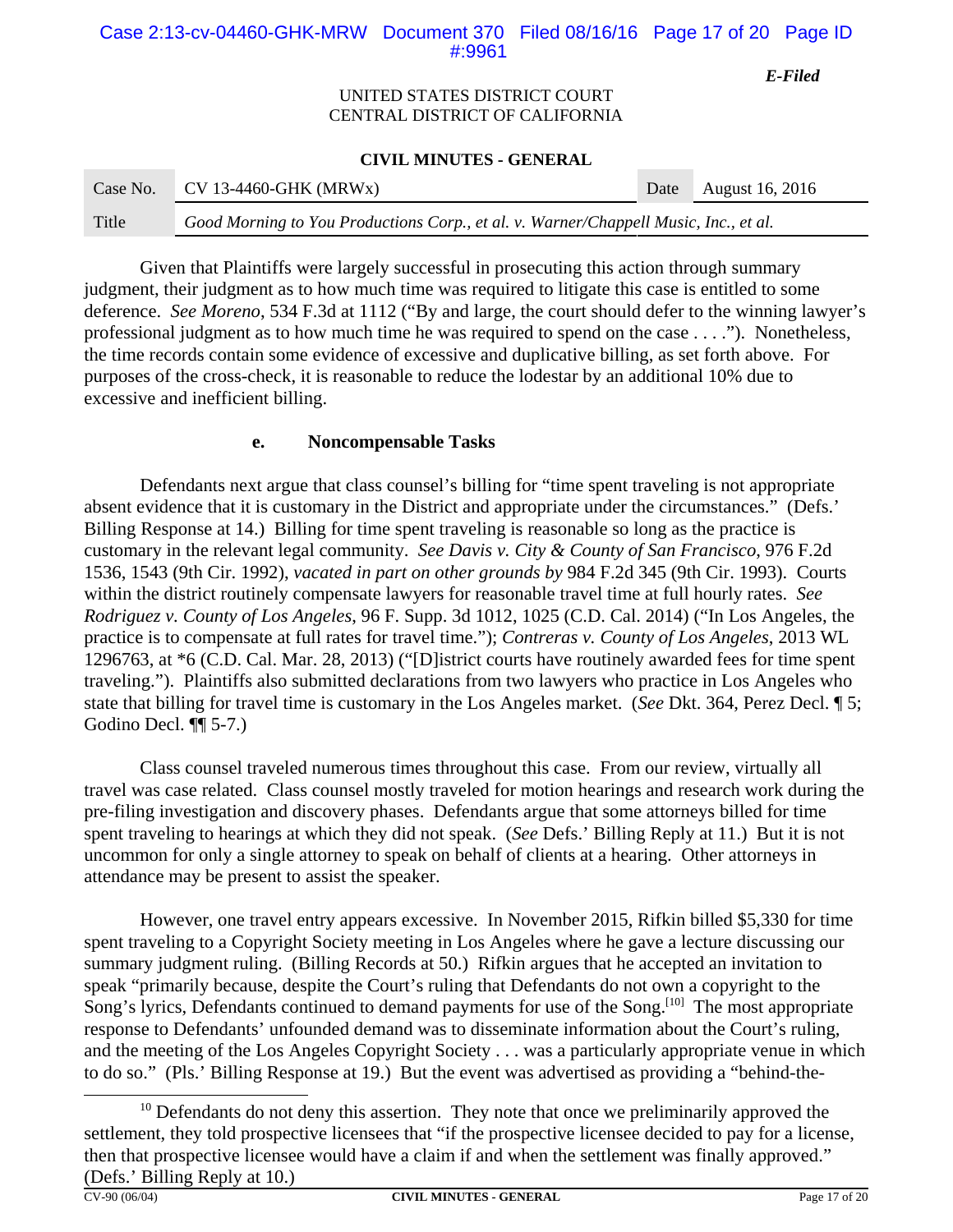# Case 2:13-cv-04460-GHK-MRW Document 370 Filed 08/16/16 Page 18 of 20 Page ID #:9962

*E-Filed*

## UNITED STATES DISTRICT COURT CENTRAL DISTRICT OF CALIFORNIA

### **CIVIL MINUTES - GENERAL**

| Case No. | $CV$ 13-4460-GHK (MRWx)                                                              | Date August 16, 2016 |
|----------|--------------------------------------------------------------------------------------|----------------------|
| Title    | Good Morning to You Productions Corp., et al. v. Warner/Chappell Music, Inc., et al. |                      |

scenes look at the case," suggesting that the lecture was about more than just countering Defendants' demands for payment. (*See* Defs.' Billing Reply at 11 (citing Copyright Society advertisement).) The lecture likely promoted the reputation of Rifkin and his firm more than it benefitted the class. There were certainly more cost-effective ways of informing the public about the ruling than giving a lecture in Los Angeles. This expense is not reasonably related to the prosecution of the case and would be deducted from Rifkin's lodestar if we were conducting a true lodestar analysis.

# **f. Media Time**

Defendants argue that class counsel should not be reimbursed for time spent speaking with the media. (Defs.' Billing Response at 15.) Generally, media-related activity is only compensable when "directly and intimately related to the successful representation of a client and when [it] contribute[s], directly and substantially, to the attainment of the litigation goals." *L.H. v. Schwarzenegger*, 645 F. Supp. 2d 888, 900 (E.D. Cal. 2009) (internal quotation marks and alteration omitted).

Class counsel argue that they responded to media inquiries to "provide information to the public, many of whom were members of the Class [they] sought to represent." (Dkt. 324, Rifkin Decl. 1 32.) Discussing the case with the media may have been a valid way to inform class members about the action, especially because not all class members had been identified. However, some of the mediarelated billing appears unrelated to publicizing the case to class members. Rifkin, for example, billed for an email with his client about a clip from *The Colbert Report*. (Billing Records at 22.) On several occasions, Rifkin also billed for "respond to media inquiries," (*id.* at 47-48, 52, 56), but it is impossible to tell what those inquiries concerned. To the extent media-related billing is excessive, the reductions for vague and inefficient entries should be sufficient to address the problem.

# **g. Hunt Ortmann's Late Filing**

Finally, Defendants request that we entirely discount Hunt Ortmann's lodestar because it was not timely disclosed. (Defs.' Billing Response at 16.) Hunt Ortmann submitted its declaration in support of its time records late, a mere day before Defendants' opposition to the Fee Motion was due. (*See* Dkt. 330.) A full reduction of Hunt Ortmann's lodestar due to its late filing is unwarranted, especially given that Defendants now have had a full opportunity to respond to class counsel's time sheets and declarations. However, as explained, Hunt Ortmann's contribution to this case appears to be minimal. For purposes of conducting the lodestar cross-check, our 75% discount of Hunt Ortmann's purported lodestar assessed above is sufficient.

# **3. Conclusion Regarding Lodestar Cross-Check**

Our review of class counsel's time records reveals that, were we to employ the lodestar method, we would have made several deductions to the claimed lodestar of \$5,233,055.33. We would have discounted the lodestar due to block billing (excepting Manifold's hours), vagueness, inefficiencies in staffing, excess billing on certain matters, and billing for noncompensable tasks. For purposes of the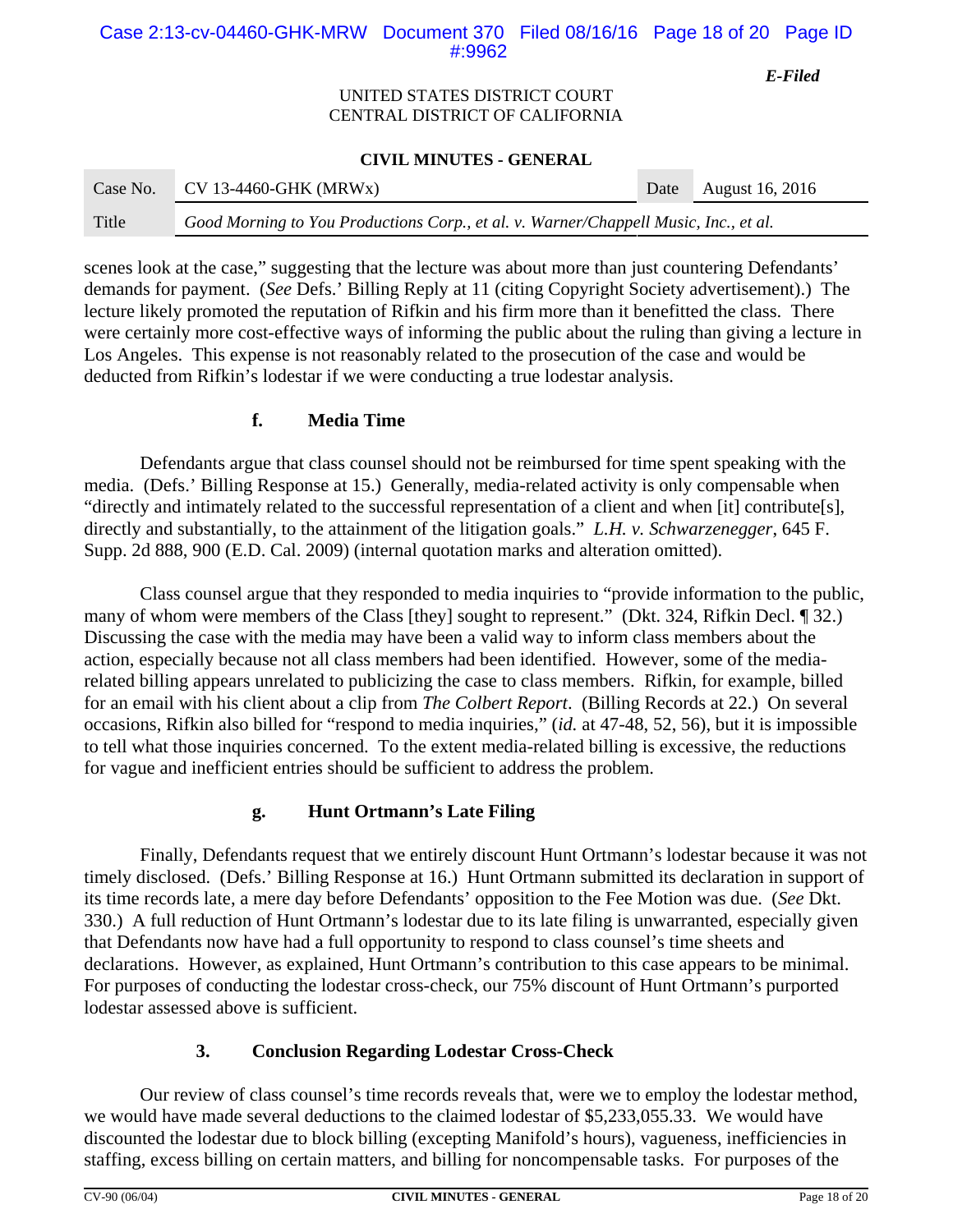# Case 2:13-cv-04460-GHK-MRW Document 370 Filed 08/16/16 Page 19 of 20 Page ID #:9963

*E-Filed*

## UNITED STATES DISTRICT COURT CENTRAL DISTRICT OF CALIFORNIA

### **CIVIL MINUTES - GENERAL**

| Case No. | $CV$ 13-4460-GHK (MRWx)                                                              | Date August 16, 2016 |
|----------|--------------------------------------------------------------------------------------|----------------------|
| Title    | Good Morning to You Productions Corp., et al. v. Warner/Chappell Music, Inc., et al. |                      |

cross-check, a 25% across-the-board discount likely is sufficient to capture overbilling resulting from these problems. We also conclude that a 25% reduction of Landes's, Pollack's, and Godino's entries would be appropriate to adjust for their pervasive billing in whole and half-hour increments. Moreover, because Hunt Ortmann's participation appears to have been largely unnecessary, we consider 25% of its purported lodestar for purposes of the cross-check. Finally, Rifkin's billing for time spent traveling to Los Angeles for the Copyright Society meeting was not reasonable and would be deducted from his lodestar. Considering all of these deductions, a more reasonable lodestar is approximately \$3.85 million. $11$ 

Accepting the \$3.85 million figure as a rough, but reasonable, lodestar calculation for purposes of a cross-check, the requested fee award of \$4.62 million yields a modest lodestar multiplier of 1.2. "Though the lodestar figure is presumptively reasonable, the court may adjust it upward or downward by an appropriate positive or negative multiplier reflecting a host of reasonableness factors, including the quality of representation, the benefit obtained for the class, the complexity and novelty of the issues presented, and the risk of nonpayment. Foremost among these considerations, however, is the benefit obtained for the class." *In re Bluetooth*, 654 F.3d at 941-42 (internal citation and quotation marks omitted); *see also Vizcaino*, 290 F.3d at 1051 (affirming award of 3.65 multiplier given "the substantial risk class counsel faced, compounded by the litigation's duration and complexity"); *Wing v. Asarco Inc.*, 114 F.3d 986, 989 (9th Cir. 1997) (noting that the considerations of "skill, quality, complexity and results" are usually "subsumed by the lodestar," but "in exceptional cases, quality of the representation and exceptional results can, in fact, warrant an adjustment to the lodestar")."[M]ultiples ranging from one to four are frequently used in common fund cases when the lodestar method is applied." *Vizcaino*, 290 F.3d at 1051 n.6.

Given the unusually positive results achieved by the settlement, the highly complex nature of the action, the risk class counsel faced by taking this case on a contingency-fee basis, and the impressive skill and effort of counsel, we conclude that a 1.2 multiplier is warranted.<sup>12</sup> The lodestar cross-check serves only to further support an award of 33% of the \$14 million common fund, or \$4.62 million.

# **III. CONCLUSION**

We **GRANT** Plaintiffs' fee request and award class counsel \$4,620,000.00.

<sup>&</sup>lt;sup>11</sup> We emphasize that we are not setting a precise lodestar and that "the lodestar cross-check does not trump the primary reliance on the percentage of common fund method." *In re Rite Aid Corp. Sec. Litig.*, 396 F.3d 294, 306-07 (3d Cir. 2005). Nonetheless, due to the various problems with the time records that we have identified, the \$5,233,055.33 figure is excessive. Our adjusted calculation represents a more accurate and reasonable lodestar for cross-check purposes.

<sup>&</sup>lt;sup>12</sup> Even if we accepted the lodestar proposed by Defendants, a maximum of \$3,452,108, the requested fee award of \$4.62 million represents a multiplier of only 1.34. As courts routinely award multipliers ranging from one to four, a multiplier of 1.34 is on the low end. The factors that favor a 1.2 multiplier similarly favor a 1.34 multiplier.